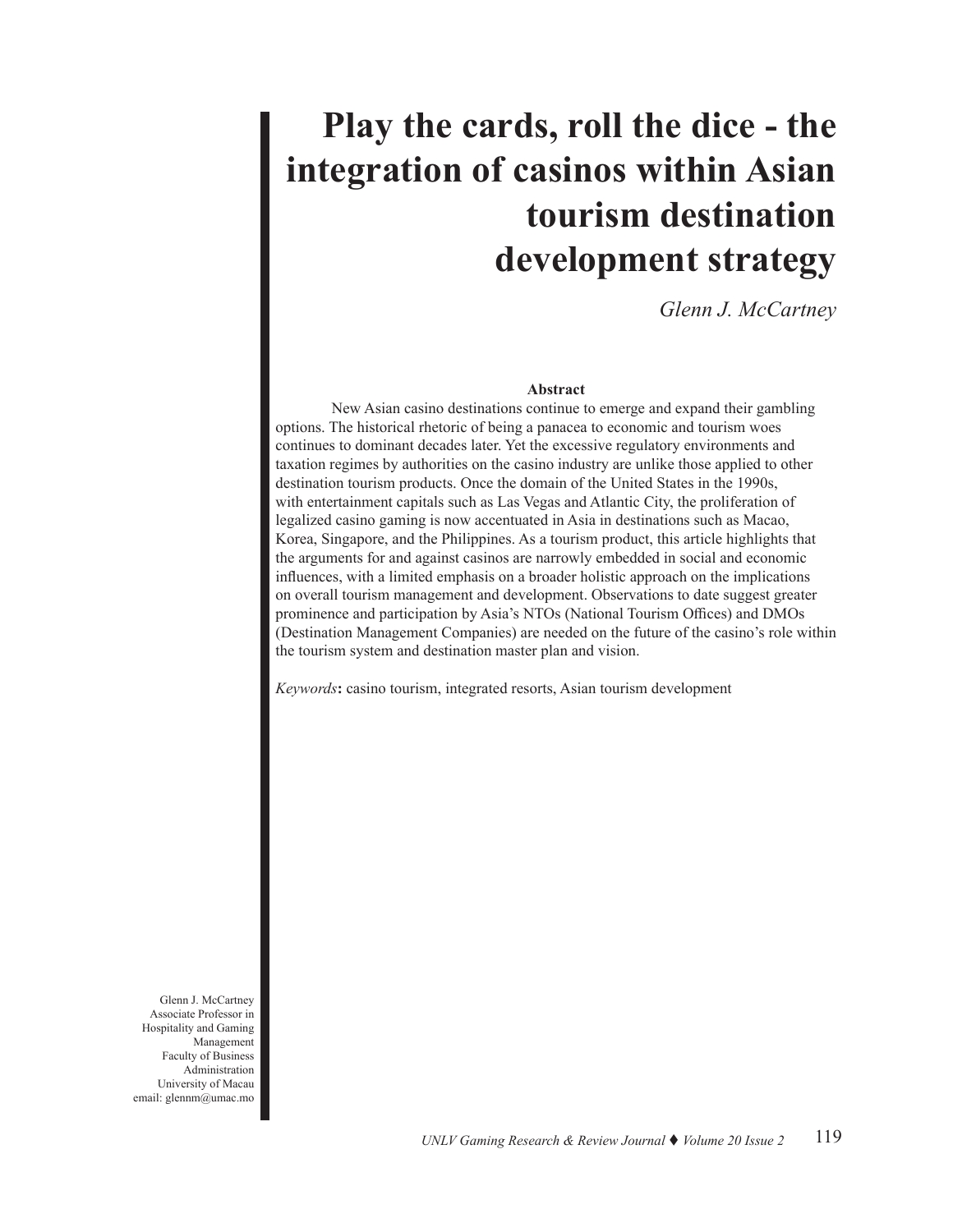## **Introduction**

In March 2016, the government of the Republic of Cyprus announced three preferred casino companies to bid on a single casino project on the Greek portion of the island. While the Turkish-controlled north had casinos for some years, the on-going opposition from the Greek Orthodox Church was overruled with the casino license fast-tracked due to economic instability and rising unemployment (Garlitos, 2014). The shortlist included the Cambodian operator NagaCorp Ltd., Philippines casino operator Bloomberry Resorts Corp, and a consortium of Macao's Melco casino company and The Hard Rock of Las Vegas (GGRa, 2016). This signaled the Republic of Cyprus's first foray into casino-style gambling, and the building of an integrated resort complex to attract tourists.

The introduction and expansion of casino-style gambling is increasingly debated globally as a possible part of the destination tourism product portfolio mix. The European Casino Association (ECA), which represents the interests of over 70,000 employees in nearly 900 casinos across 25 countries, estimates the industry to be worth  $\epsilon$ 8 billion within its member base (European Casino Association, 2016). Another advocacy association for the gaming industry, the American Gaming Association, stated that the commercial casino industry employed over 336,000, paid wages of US \$13.2 billion, and earned US \$37 billion in gross gaming revenue securing US \$8.6 billion in direct gaming taxes in 2013 (American Gaming Association, 2016). Yet even the United States aggregate commercial gaming revenues of US \$37.34 billion were eclipsed in 2013, by the small destination of Macao, a Special Administration Region within China that achieved US \$44 billion in gross gaming revenues that year (McCartney, 2015). While legalized gambling in Macao predates major entertainment metropolises, such as Las Vegas and Atlantic City, prior to casino liberalization Macao's gaming revenues dwarfed in comparison. Illegal gambling was tolerated in Macao almost from its outset in the  $16<sup>th</sup>$ Century, and it wasn't until the mid-19<sup>th</sup> Century that gambling houses were licensed by the Portuguese administration to raise much needed government revenues. Even in 2001, with casino revenues on the rise, this market only reached US \$2.3 billion (McCartney, 2006). A decade later, this illustrated the dramatic economic and tourism impact that casinos can have on a location with Macao's casino liberalization process and the ending of the casino monopoly.

The lure of substantial financial rewards via casino introduction has proved an attractive proposition to governments, investors, operators, suppliers, and communities. Dropping past reservations on the negative imagery and immoral arguments often associated with casinos, global entertainment and hospitality companies have, in recent years, eagerly partnered with casino resorts around the world. In Asia, these have included: Universal Studios, Dreamworks, and Fox Studios, which hope to improve revenues and global access, particularly to Asian audiences. Universal Studios at Resort World Singapore, which houses one of Singapore's two licensed casino concessionaires, feature family rides and imagery from popular movies such as Transformers, Jurassic Park, Sesame Street and Battlestar Galactia (Resort World Sentosa, 2015). SJM (Sociedade de Jogos de Macau) have partnered with Karl Lagerfeld and Versace as the 2 hotel name brands in their new casino resort on Macao's Cotai Strip (SJM Holdings Limited, 2015). It is increasingly the exception that global luxury hotel, restaurant, or retail brands are *not* nestled within one of Asia's mega-casino or integrated resort properties.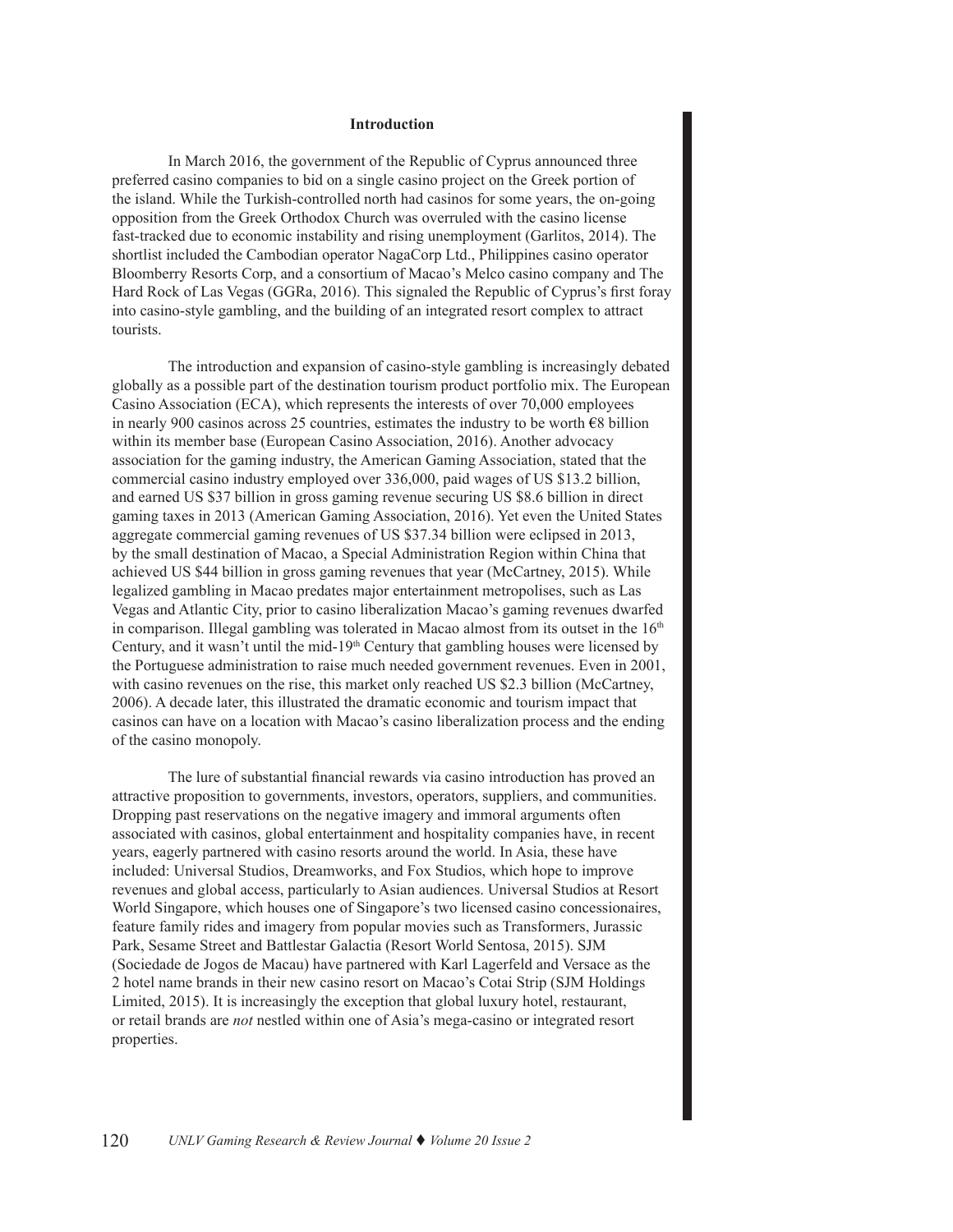Amidst this overwhelming positive sentiment and advocacy for casinos as a catalyst for tourism destination growth and regeneration, there has been limited investigation on the influence that casinos have on future tourism outcomes. These include issues such as destination image and branding (McCartney, Butler & Bennett, 2009), as well as the impact of other tourism enterprises within the destination and the role of tourism authorities in managing this tourism product. Destination or integrated resorts, if large enough, have the capacity to influence the economic direction of the destination (Eadington & Collins, 2009). A case in point is the destination of Macao. Rather than develop Macao into a diversified tourism economy, the liberalization of Macao's casino industry in 2001 made Macao more dependent on this single source product (McCartney, 2015). In 2014, Macao's gaming industry contributed 80% to gross domestic product (GDP), while in 2001, the casino industry's contribution to GDP was 11% (Macau Statistics and Census Services, 2016a). Though a healthy government balance sheet, the inability for Macao to diversify created a serious negative backlash from the Chinese Government. Through the Chinese Government's crackdown on corruption in China, this has seen Macao's gross gaming revenues drop 36% from 2013 (US \$45.1 billion) to 2015 (US \$28.9 billion) with revenues still declining into 2016 (Macau Gaming Control Board, 2016). Macao's mega casino properties house a large portion of the local employed population, such as The Venetian, Macao, with a workforce of 28,000 (The Venetian, 2016) and mostly locals. The implications of a continued casino downturn void of a destination diversified tourism base will also have a negative backlash into the local community and supplier base.

Although with significant enthusiasm and government intrigue in today's tourism industry, literature rarely discusses or approaches the concept of casinos as a stimulus for tourism growth. The focus is rather on social concerns and restrictive regulations on what is envisaged to responsibly confine casinos within a tourism setting. At times, casino resorts are on the fringes of the tourism setting, isolated from the city walking or transportation network. This makes the casino even more difficult to continue operating (Klebanow & Gallaway, 2015). Given the increased appeal of adopting casinos in Asia, this paper importantly examines the role and influence of Asian casinos as a part of tourism. The paper acknowledges at times the uneasy existence of casinos in a destination, often labeled a controversial tourism product. An important highlight is for a greater emphasis to be placed on the tourism destination development aspect with increased buy-in from tourism authorities. Through this, further benefits can be leveraged for the location.

## **Casino tourism – lessons for Asian casino growth**

There is a range of opinions on the level of net benefits the casino as a tourism product brings to the destination. Tourism development brings with it social, economic, and political consequences. Casinos, in particular, receive added scrutiny due to social concerns surrounding issues such as problem gambling, crime, bankruptcy, and corruption. The economic revenues that casinos can create are often at the core of the argument for casino introduction and presented as significant enough to outweigh any social concerns. From the early 1990s, casinos have been cited as panacea to the economic woes of diminishing government coffers and tourism visitation and revenues. With this has seen the emergence of the large entertainment capitals of Las Vegas and Atlantic City (Eadington, 1999). As the highest taxed compared to other tourism businesses, casino properties have also been shown to be the largest employer and attract a large number of tourists that may not have otherwise visited the location (Richard, 2010).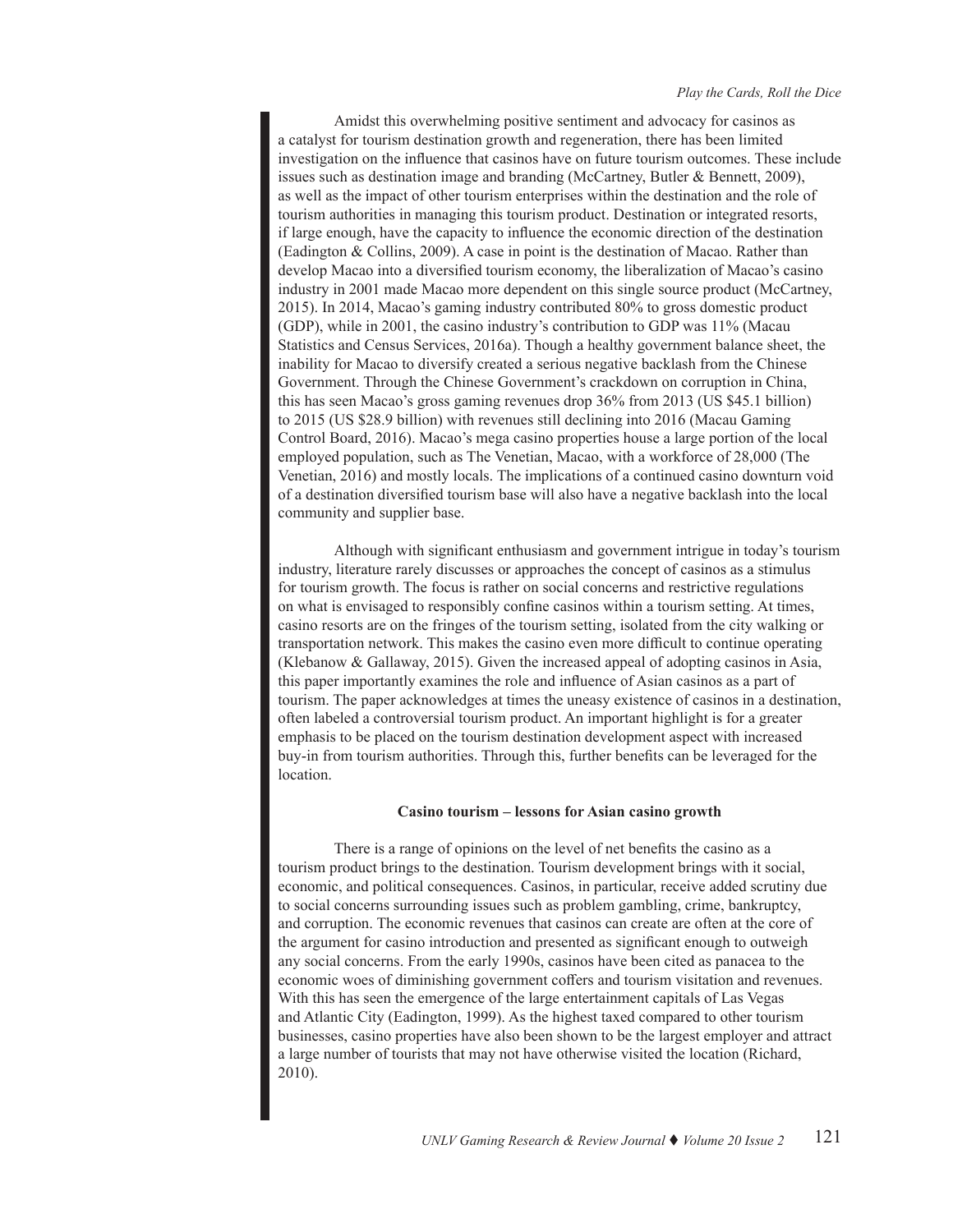Casino tourism, however, is often embroiled in controversy, related primarily to the daily generation and distribution of large sums of money. In Walton's (2009) examination of the history of tourism themes, casinos are highlighted as a possible destabilizing and divisive influence on tourism development if not appropriately regulated and controlled. In 2015, the Tinian Dynasty Hotel & Casino on the Northern Mariana Island was fined US \$75 million by the Financial Crimes Enforcement Network (FinCEN) for 'egregious anti-money laundering violations' (FinCEN, 2016). It was, to date, the highest fine against any casino under US jurisdiction and an example of the huge financial penalties that can befall this tourism product.

Several community impacts of casino tourism have been explored, such as levels of criminal activity (Stitt, Nichols and Giacopassi, 2003), quality of life (Allen, Long, Perdue and Kieselbach, 1998), personal bankruptcy (Garrett and Nichols, 2008), and problem and pathological gambling (Hing, 2001). In their investigation of criminal rates across different types of tourism developments including those with gaming, Park and Stokowski (2011) found that gaming locations did not show significant differences in crime rates compared to other tourism locations. The research reported property crime at ski resorts higher than at casino destinations. The heightened security presence inside and around the vicinity of the casino has been shown to act as a deterrent, being able to quickly assess and remove possible risks at an earlier stage. Rather than the oftenassumed negative consequences brought about by casino development, research shows that greater analysis is required.

A key concern by authorities on the presence of casinos is the issue of local communities gambling excessively. Some jurisdictions attempt to prevent, exclude, or limit domestic tourists from visiting casinos. Korean nationals, for example, can enter only one casino in Korea named Kangwon Land. Located in a remote coal mining area in Kangwon Province 150 kilometres from Seoul, the casino resort still generated US \$1.4 billion in gaming revenues from domestic visitors in 2015 (GGRb, 2016). The strict oversight, enforcement and regulatory framework of the two Singapore casino resort properties has meant that Singapore's gaming industry has had limited expansion since opening. However, revenues in Singapore's two casinos almost equaled those of all the casinos on the Las Vegas Strip in 2013 (O'Keefe, 2014). Unlike foreign visitors, Singaporeans need to register with local authorities and pay a fee to enter the two local casinos. The focus of Singapore is on maintaining a diversified tourism economy and to limit any possible negative social and economic impacts within the community. Singaporeans and Koreans, however, can travel to close regional casino destinations or cruises including quasi-legal or illegal casinos where registration is not required, a challenge to regulators.

Casinos will be built in and around urban or rural settings. Their presence, and in particular the integrated resort complexes emerging throughout Asia, will impact local populations whether they hire, engage local suppliers, or attract locals to visit. Ap (1992) advocated a social exchange theory that local residents would support local tourism development should they perceive personal benefits from it. Examining this theory in the context of Macao's casino development shows that while local residents acknowledged benefits such as employment, they were increasingly concerned on several negative impacts (McCartney & Lei, 2015). These included traffic congestion and overcrowding, which were increasingly amplified by a lagging public transportation infrastructure and large number of visitors trying to get around the city. This disconnection between tourism development and monitoring resident attitudes was evident. The study recommended that monitoring resident attitudes should be integrated into a tourism master plan being considered by the Macao Government, to help ensure that tourism outputs were aligned with the support and expectations of residents.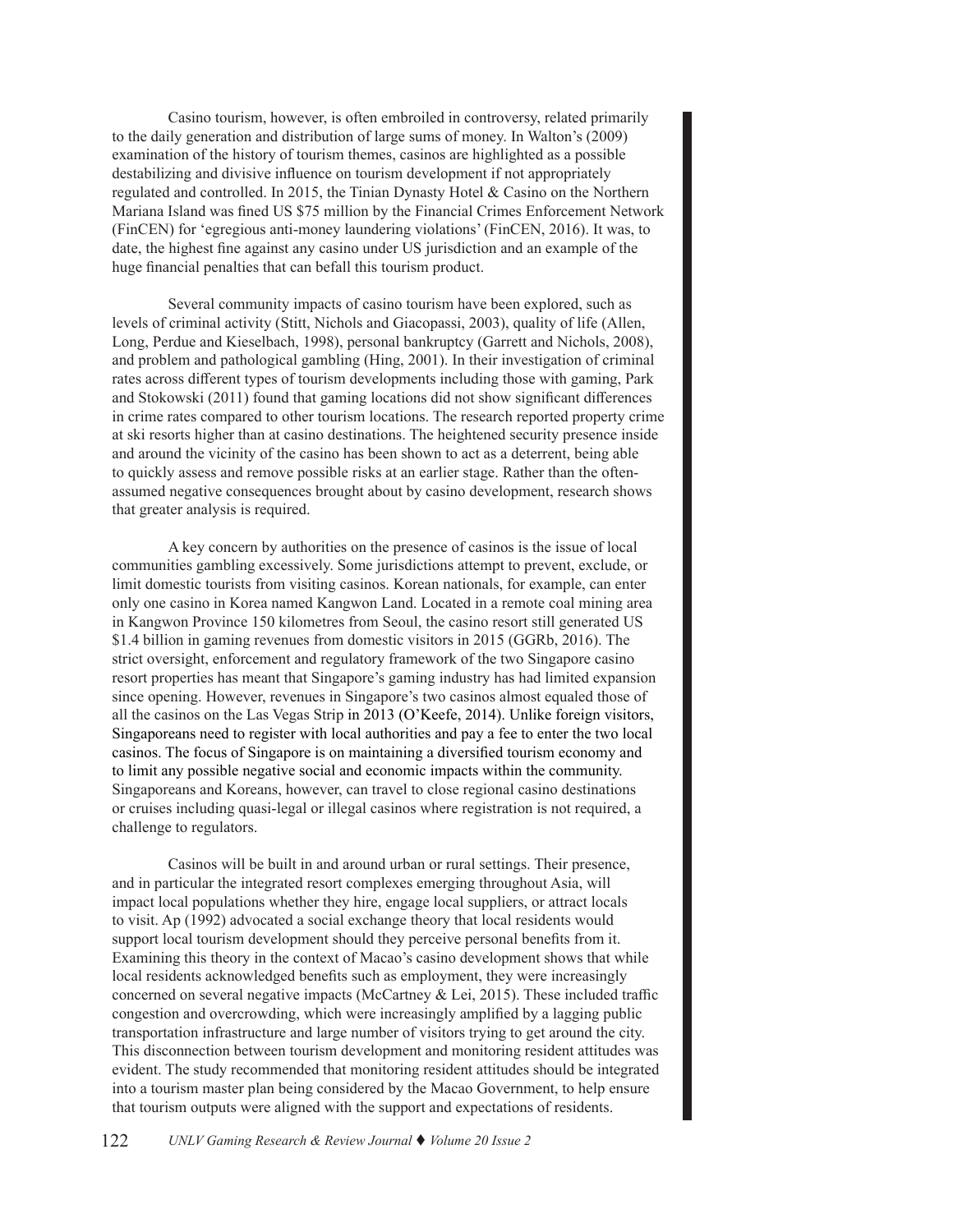It seems there is little agreement on the most appropriate and accurate way to approach the calculation of a casino industry cost-benefit analysis, with the suggestion that several calculations are unsound.

> 'Certainly the casino industry can have positive and negative economic impacts. But attempting to estimate a monetary value for these is tricky. Policymakers and voters would like to have hard data on the effects of casinos prior to legalizing or expanding the industry…Unfortunately, most – if not all – of such estimates are flawed (Walker, 2007: 638).

As Walker (2007) later explains, a major issue is to clearly define the social and economic costs and benefits. A transfer of a gambling debt is not considered a social cost, for example, but can have negative effect beyond an economic loss.

As casino development and expansion increase in Asia, the issue of providing a more thorough and consistent approach to the cost-benefit calculation will be needed. Politicians, developers, and associations look for figures to justify or disagree on casino development, as seen in Japan and Taiwan. While competing methodologies exist in evaluating the cost-benefits of the casino industry, conceptual rigor dictates that when social costs are presented, further criteria should be provided around this assessment and calculation (Walker & Barnett, 1999). Though different disciplines will approach social cost analysis from different perspectives, it is also the large amounts of revenue within gaming that can produce questionable social cost methodology (Fong, Fong & Li, 2011). In their analysis of the social cost to the Macao community prior to and after casino liberalization in early 2000, Fong, Fong & Li (2011) also state that social cost calculation should fulfill 3 key criteria:

'The cost has to be social, rather than private or personal; The cost has to result in a real decrease in societal wealth; The cost has to result exclusively from gambling'.

While gamblers can be cheated, in the modern casino environment it is assumed that gamblers make informed decisions and can through personal choice reduce their gambling involvement. Therefore, negative consequences are a personal price (Fong, Fong  $&$  Li, 2011). On the issues of societal wealth, a gambler's lost of productivity at work through pathological gambling, for example, would be internalized through a salary reduction or having a new recruit do the work (Walker & Barnett, 1999). Criminal activities committed by gamblers may not be as a result of gambling, but perhaps alcohol addiction or other social issues. Therefore, costs associated to crime, policing, law enforcement and incarceration should factor in whether the crime was a direct consequence of the gambling behavior. As Fong, Fong & Li (2011) acknowledge there can be problems in strictly applying these definitions as other moral, healthcare, and welfare issues could be overlooked.

Whatever cost-benefit framework is developed for casino or potential casino Asian locations, it should be with a rigorous and transparent assessment of costs and benefits being used, and why. It is often the lack of clarity of what authorities wish the casino entertainment industry to deliver on in terms of economic and destination development that can lead to negative outcomes. Klebanow & Gallaway (2015) explain that should governments fail to provide a clear vision for gaming development, the casino will be built in the most efficient way possible with inevitable disappointment from the outcomes by authorities. Government priority on tourism direction upon casino introduction can also change over time, with less emphasis and resources allocated to other areas such as heritage conservation (McCartney & Nadkarni, 2003). Asian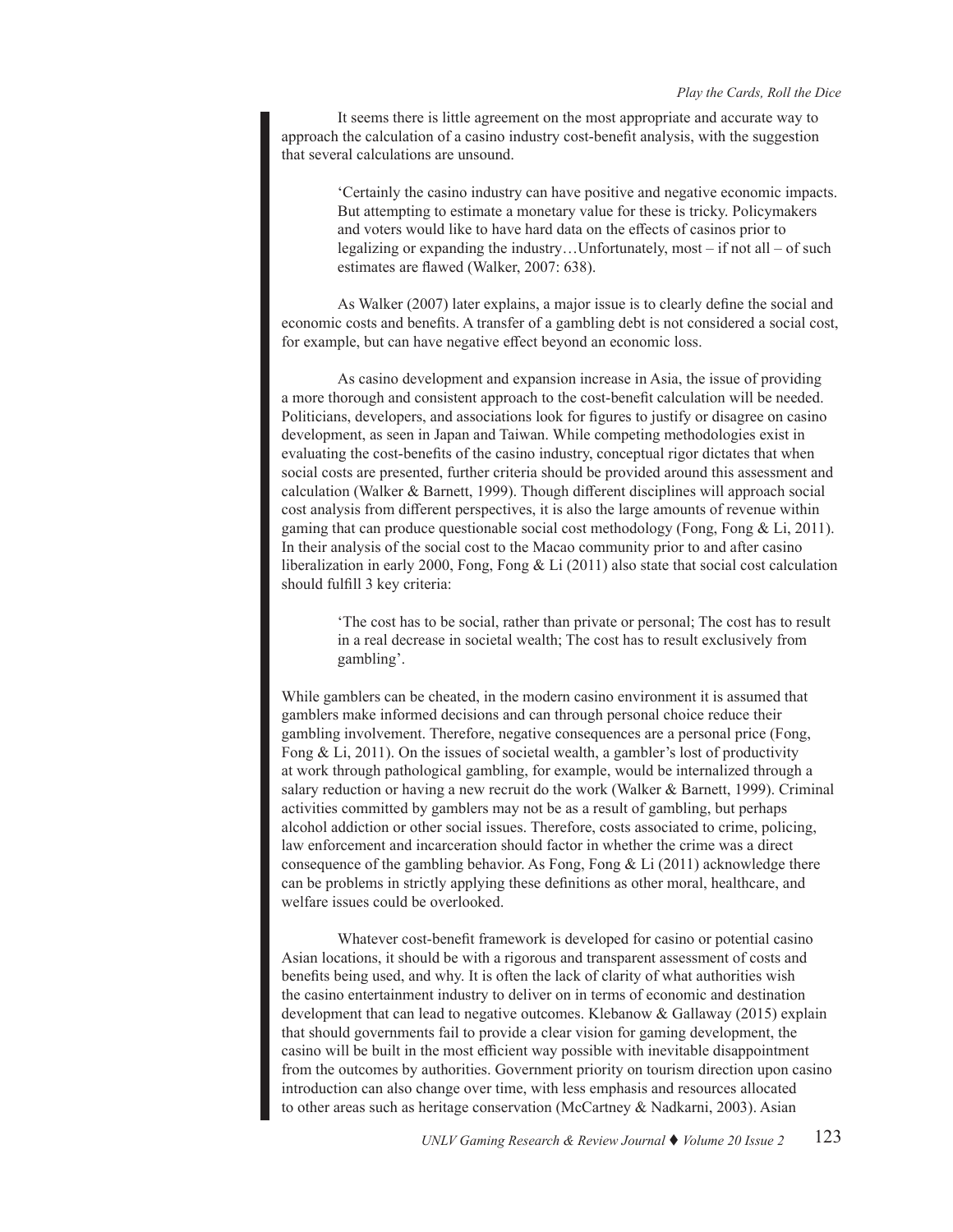governments with casinos, however, speak supportively of the decision to have casino tourism. The Singapore Prime Minister, Lee Hsien Loong, acknowledged that gambling was inevitable, undertaking to introduce casinos in a productive and contained manner.

'Economically, it's been a great success…It makes a contribution of 1.5 to 2 percent of GDP and provides more than 20,000 jobs directly, plus 40,000 jobs indirectly. And a lot of those are Singaporean jobs… Socially, the impact has been about what we expected it to be' (Adam, 2012).

Wishing to increase nationwide gaming revenues, the Philippine Government are considering casino development with a minimum of US \$300 million investment outside the mega complexes being build in Manila (Yap & Sayson, 2016). Rather than censure and sanction, Asian governments in general remain publically upbeat on the decision to introduce casinos as a positive force for the economy and tourism.

A combination of negative social and economic impacts can, however, slowly erode previous positive perceptions on the glamour of casino introduction or liberalization. This has meant that government destination studies on the introduction of casino resorts have weighted heavily on these issues. The UK Government's gambling report, 'Safe Bet for Success – modernizing Britain's gambling law,' looked to update and streamline gambling legislation that dated back to the 1960s. Several recommendations were made on maintaining the integrity of gambling, and ensuring customers were not exploited, in particular to protect children and vulnerable people:

'Gambling has characteristics which make it unusually open to the risk of exploitation and abuse, and attractive to those who had insufficient knowledge or respect for the laws of probability. For many gambling is a source of pleasure; for a minority it is a source of the deepest distress for themselves and their families' (UK Department of Culture, Media and Sport, 2001).

The report concluded that wider public policy considerations would be enacted to safeguard tourism and regional economic development around casino projects.

Asian casino jurisdictions produce some of the highest casino revenues globally, and are a key contributor to the local economy and employment. It is clear that as casinos continue to open in Asia, greater rigor needs to be applied to analysis in the debate on whether the benefits that casinos significantly outweigh possible costs, or consider other non-gaming options in the tourism portfolio.

# **Changing and increasing Asian casino competitive landscape**

The presence of casinos can be significant drivers of destination visitation, particularly if restricted in some locations and not in neighboring jurisdictions. The casino industry exploits jurisdictional regulatory gaps in legalized casino gambling between neighboring states (Zagorsek & Jaklic, 2009). It is an issue not only familiar to Asia's growing casino landscape, but one leveraged globally for a number of years. Assef, Cvelbar & Pahor (2013) found that Slovenian casinos had a competitive edge in attracting visitors from competing neighboring countries such as Italy, Austria, Hungary and Croatia, due to the stricter legislation on casinos in these countries. Casino properties in locations such as Macao, Korea, Malaysia, and Philippines, have been able to use close proximity and cross-border casino regulatory imbalance to attract visitation.

Song & Witt (2006) predicted in early 2000 that the introduction of the mega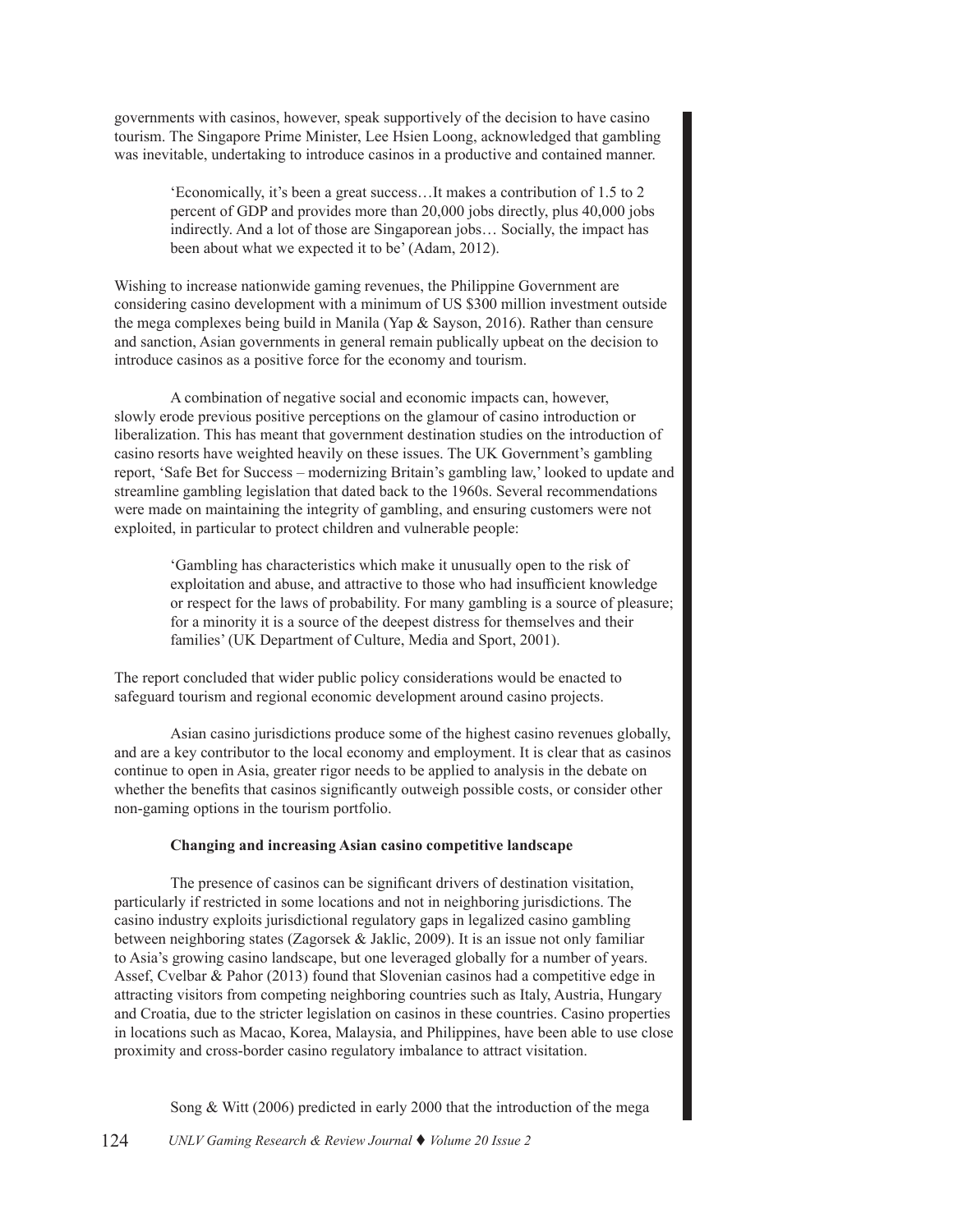casino projects in Macao would generate 9.2 million Mainland Chinese visitors in 2006 and 10.8 million in 2007. This forecast vastly underestimated the appeal of casino gambling in the enclave and being the only place in China with legalized gambling. Actual Mainland Chinese visitation to Macao in 2006 and 2007 achieved 12 million and 14.9 million visitors, respectively (Macau Statistics and Census Services, 2016b). The cross-border strategy critical to Macao's casino success is a common one now used by Asian destinations with casinos to lure visitors from China or other Asian jurisdictions with gambling restrictions. Jeju Island in Korea, with several small casinos, is within a one-hour flight from Shanghai and two and half hours from Beijing. The island gives visa-free access to Chinese tourists to the island, which has seen Chinese visitation increase by 58% to 2.9 million in 2014. Foreign residency and property investment and ownership is also possible and is on the increase on the island (Asia Gaming Brief, 2016a).

Avoiding registration procedures, 24 hour or annual entry casino levy requirements and possible scrutiny for Singaporeans to enter their 2 domestic casinos, Singaporeans can cross the border to Genting Malaysia or go on a cruise that offers casino gambling in regional international waters. Illegal and underground gambling may also be an option. Offline and online travel packages frequently lure these travel segments with attractive incentives to cross the border with minimal engagement on the issue by local tourism authorities. Important issues for perspective casino patrons will be ease of access, safety, proximity and price comparison. The ethical debate will be that any negative fallout such as problem gambling issues returns back to the visitor's home country.

Table 1 reflects several developments of casinos across Asia, as well as the multiple regulatory agencies and ministries involved in their regulation. Smaller casinos are also present in numerous other developing Asian jurisdictions such as Laos, Nepal, and Goa, including a foreigners-only casino and hotel complex in North Korea near the China border. The focus on casino benefits through fees and casino taxation remains in Asia (see Table 1), with limited focus on amplifying the benefits throughout tourism and diversification into other tourism activities. Historically, non-gaming products and services in Asian casinos have served as support pillars to generate casino visitation and revenues. Non-gaming revenues in Macao's casino industry were estimated in 2014 at only 6.6% of revenue. The Macao Government has stated that by 2020 this figure should rise to 9% (GGRc, 2016). To ensure that tourism diversifies beyond gaming, the challenge will be on elevating the importance of other tourism products and services. The debate should go beyond casino short-term gains through tax and massive concession fee structures but rather the longer term planning of the casino's role in destination branding, community education and training, infrastructure and destination resources needed. The issue of developing or maintaining a diversified tourism economy with the introduction of casinos in Asia remains a common thread. Distinct models from casino introduction to expansion (see Appendix 1) have also emerged in Asia, presenting their own challenges on how to integrate into destination tourism development strategy.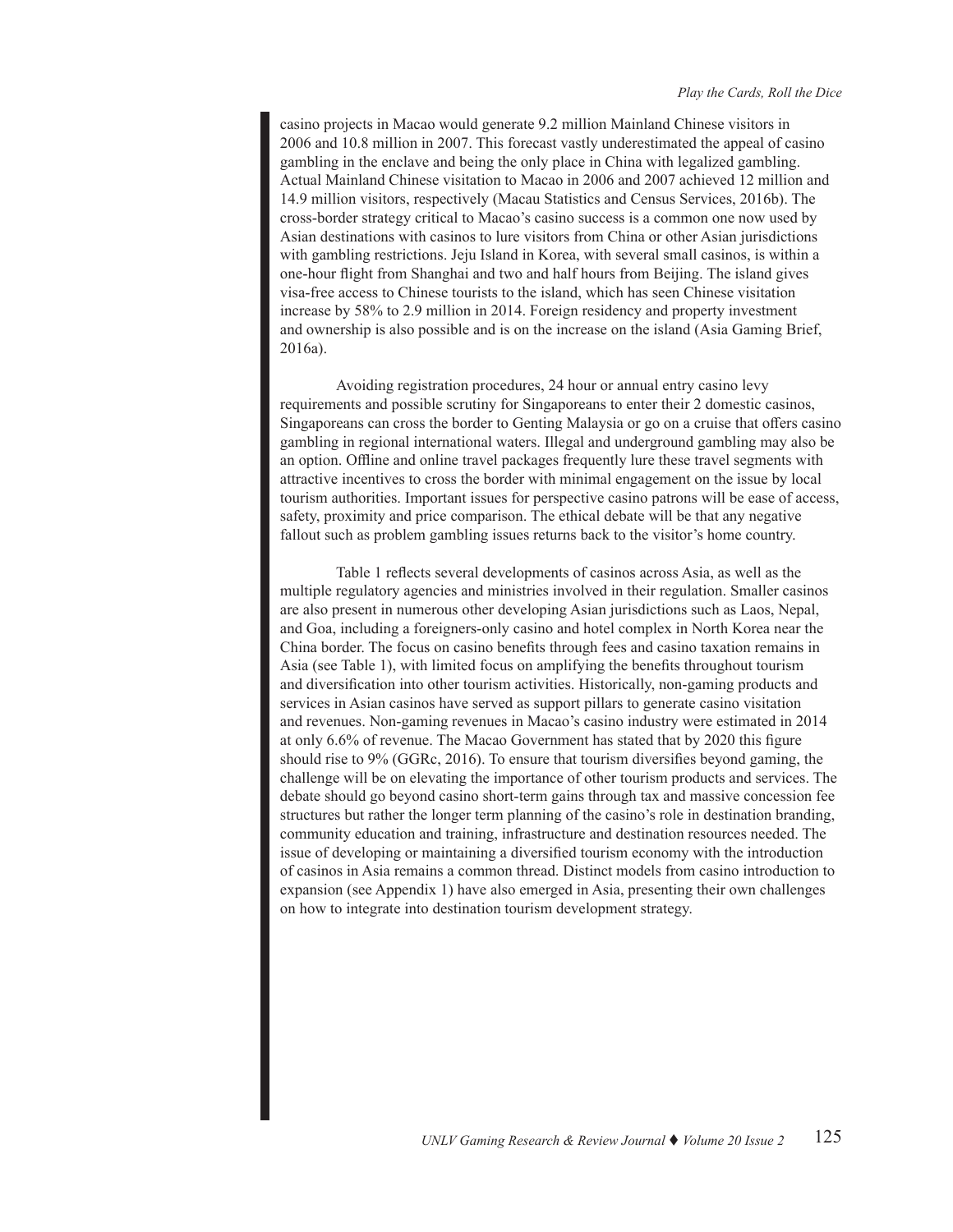| Vladivostok |                | (under construction)<br>3 | 385 (planned) | 1,800 planned                                                                                     | $\approx 250$                      | $\approx\!\!80\%$ predicted   |  |
|-------------|----------------|---------------------------|---------------|---------------------------------------------------------------------------------------------------|------------------------------------|-------------------------------|--|
| Vietnam     | $\overline{ }$ |                           | 199           | $\stackrel{\triangle}{\simeq}$                                                                    | 7,874                              | 25%                           |  |
| Cambodia    | $26\,$         |                           | 1,164         | 3,414                                                                                             | 4,002                              | 13%                           |  |
| Korea       | 17             |                           | 915           | 2,328                                                                                             | 14,198                             | 43%                           |  |
| Malaysia    |                |                           | 600           | 4,000                                                                                             | 27,437                             | $6\%$                         |  |
| Philippines | 19             | 3                         | 842           | 4,500                                                                                             | 4,833                              | $8\%$                         |  |
| Australia   | 13             | $\sim$                    | 1,666         | 196,742<br>(13,008 in casinos)                                                                    | 6,581                              | 12%                           |  |
| Singapore   | $\sim$         | $\sim$                    | 1,300         | 5,000                                                                                             | 15,100                             | 30%                           |  |
| Macau       | 35             | $\circ$                   | 5,711         | 13,018                                                                                            | 31,526                             | 67%                           |  |
|             | No. of casinos | No. of integrated resorts | No. of tables | No. of slots<br>Appendix 1 tracks 4 casino processes present within Asia's major casino and prosp | 2014 inbound visitation<br>('000s) | % Chinese visitation $(000s)$ |  |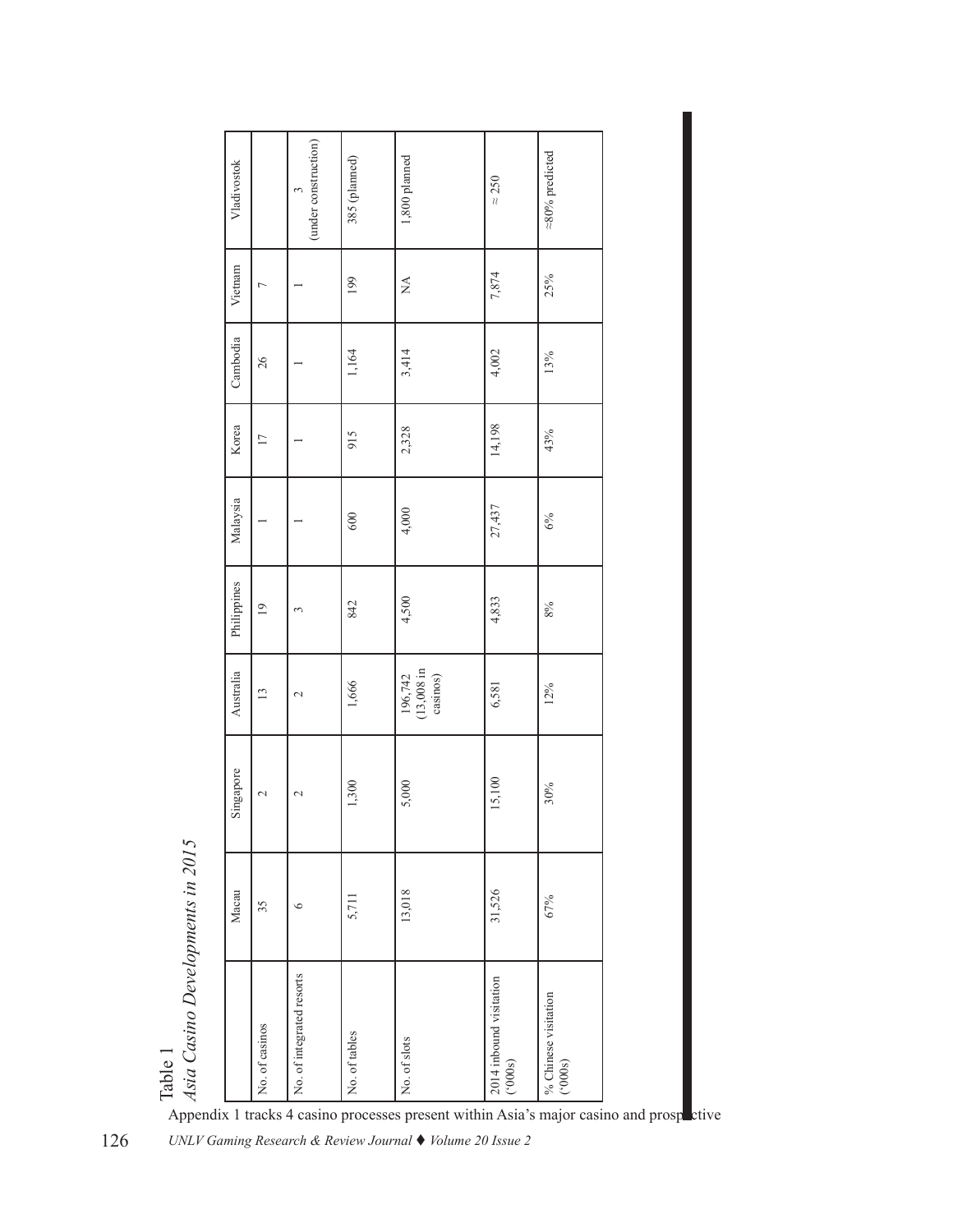Table 1 (Continued)<br>Asia Casino Developments in 2015 *Asia Casino Developments in 2015* Table 1 (Continued)

|                    | Vladivostok                                                     | Á                                         | Infinite                  |                                                                | US \$3,917 per   | table per month<br>slot per month<br>US \$235 per | 20%      | ż                                                                    |
|--------------------|-----------------------------------------------------------------|-------------------------------------------|---------------------------|----------------------------------------------------------------|------------------|---------------------------------------------------|----------|----------------------------------------------------------------------|
| GAMING REGULATIONS | Ministry of<br>Finance                                          | investment<br>US \$4 <sub>bn</sub>        | 30 years                  |                                                                | 35%              | 35%                                               | 22%      | ż                                                                    |
|                    | Economy and<br>Ministry of<br>Finance                           | US \$30,000                               | 70 years<br>(Naga)        | $2065$ (Naga)                                                  | Based on         | effectively 1%<br>of GGR<br>of tables,<br>number  | 0%       | but no strict<br>encouraged<br>control<br>Not                        |
|                    | of Culture,<br>Ministry<br>Tourism<br>Sports,                   | based (fee<br>negligible)<br>License      | Infinite                  | Ź                                                              | 13.4%            | 13.4%                                             | 24%      | Land casino<br>Kangwon<br>allows<br>Only                             |
|                    | Ministry of<br>Finance                                          | Ź                                         | $\mathbb{X}^{\mathsf{A}}$ | every month<br>Renewed                                         | 25%              | 25%                                               | 25%      | Yes except<br>Muslims<br>for local                                   |
|                    | and Gaming<br>Corporation<br>Amusement<br>PAGGOR)<br>Philippine | investment<br>minimum<br>US \$1bn         | 25 years                  | 2033                                                           | 15%              | 25%                                               | $0\%$    | Yes                                                                  |
|                    | Governments<br>State                                            | ≸                                         | $\mathbb{X}^{\mathsf{A}}$ | Ź                                                              | 10-12%           | Approx. 18%                                       | 29%      | Yes                                                                  |
|                    | Regulatory<br>Authority<br>Casino                               | S\$3.9bn (Marina<br>Bay Sands)            | 30 years                  | 2036                                                           | $5\%$            | 15%                                               | 17%      | locals prohibited<br>S\$100, casino<br>Locals levied<br>marketing to |
|                    | Gaming Inspection and<br>Coordination Bureau<br>(DICJ)          | US \$0.5-1.1bn for each<br>concessionaire | 20 years                  | Melco Crown, Wynn)<br>2022 (Sands, Galaxy,<br>2020 (SJM, MGM), | 39%              | 39%                                               | 0%       | Yes                                                                  |
|                    | Regulation agency                                               | Concession fees                           | Concession period         | Concession expires                                             | Gaming tax (VIP) | Gaming tax (Mass)                                 | Corp tax | Locals allowed?                                                      |

# *Play the Cards, Roll the Dice*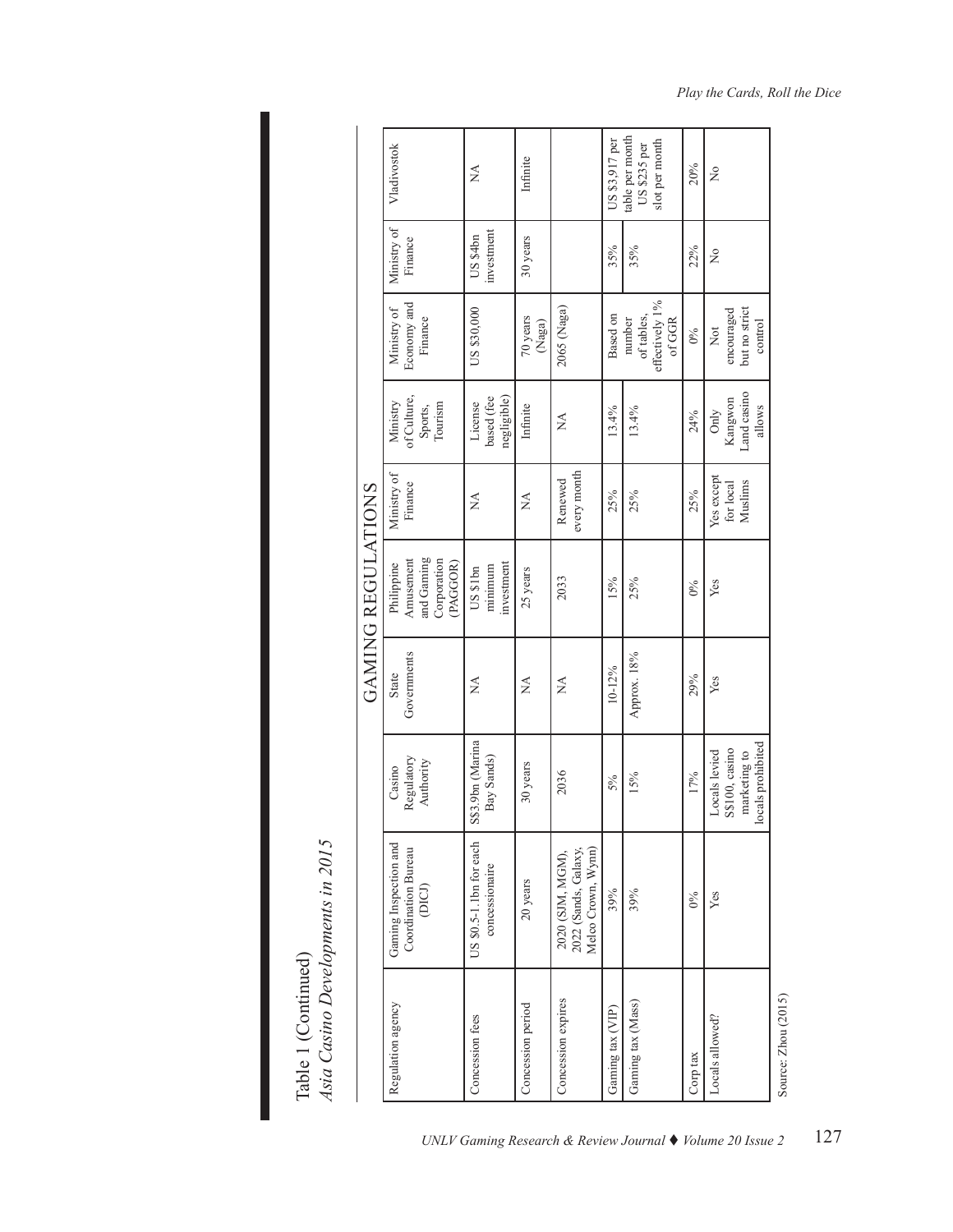casino locations. Highlighted are casino liberalization (Macao), legalization (Singapore), expansion (South Korea and Philippines) and deliberation (Japan and Taiwan). Macao and Singapore's tourism industry have benefited significantly through tourism arrivals and receipts from the introduction of casinos. The US \$44 billion in gross gaming revenues and 28 million visitors to Macao in 2013 are in contrast to the 7.4 million visitors and US \$1.6 billion gross gaming revenue figures in 1999. This was the year of Macao's Handover back to China. Singapore also seen increases in visitation with the opening of the casino complexes as well as casino revenues. Recorded within 'sightseeing, entertainment & gaming', these tourism receipts have continued to increase from US \$2.9 billion in 2010 to US \$4.3 billion in 2014 (Singapore Tourism Board, 2016a). Singapore was able to offset some of the gaming downturn in 2014 with a portfolio of tourism and hospitality offerings established prior to casino legalization. Macao's near economic reliance on the gaming sector has meant the casino downturn has been experienced through multiple business sectors. Responsible tourism development and growth would advocate a level of diversity within travel markets and product offerings to minimize any negative impacts.

Macao's casinos has become increasingly reliant on a single source market, that of Mainland Chinese. There is also a correlation with an increase in Mainland Chinese visitation and casino revenues in other markets such as Singapore, Philippines and South Korea. These casino markets actively seek more Mainland Chinese visitation and build around the expansion hopes of the Philippines and South Korea.

The politics on the use of casinos as part of tourism development are highlighted with the ongoing discussions on possible casino introduction in Japan and Taiwan. Much deliberation in these countries focuses on patronage issues, and less about whether casinos can be a catalyst to tourism development. Japan authorities debate the impacts of permitting domestic patronage to the casinos (an issue with which South Korean authorities also continue to debate within their established but mainly foreigner-only casinos). Taiwan's Matsu Island's close proximity to Mainland China would need to consider how favorably Mainland Chinese authorities would view or permit their nationals to gamble there.

While an increasing product of global tourism inclusion, the role of casino resorts within tourism development remains fragmented across jurisdictions. A major thrust of future Asian casino development is destination or integrated resort development. These are widely viewed as places for family excursion and spending expanded into several non-gaming activities (Eadington & Collins, 2009). The integrated resort can present the casino in a more palatable format to government and communities, surrounded by significant non-gaming fixtures, increased employment opportunities, international brand partners and considerable investment commitments by third parties. An important issue to address, in terms of economic leakage or social costs, will be the regulatory imbalance for those Asian locations with casinos, deterring domestic tourists who are merely incentivized to visitor a neighboring land or water based casino.

Significant revenues are generated from Asia's casinos serving as an important catalyst to destination tourism development. The challenge is for authorities not to become complacent and comfortable with these positive economic outcomes, but ensure that with this, greater diversity in the economy can prevail.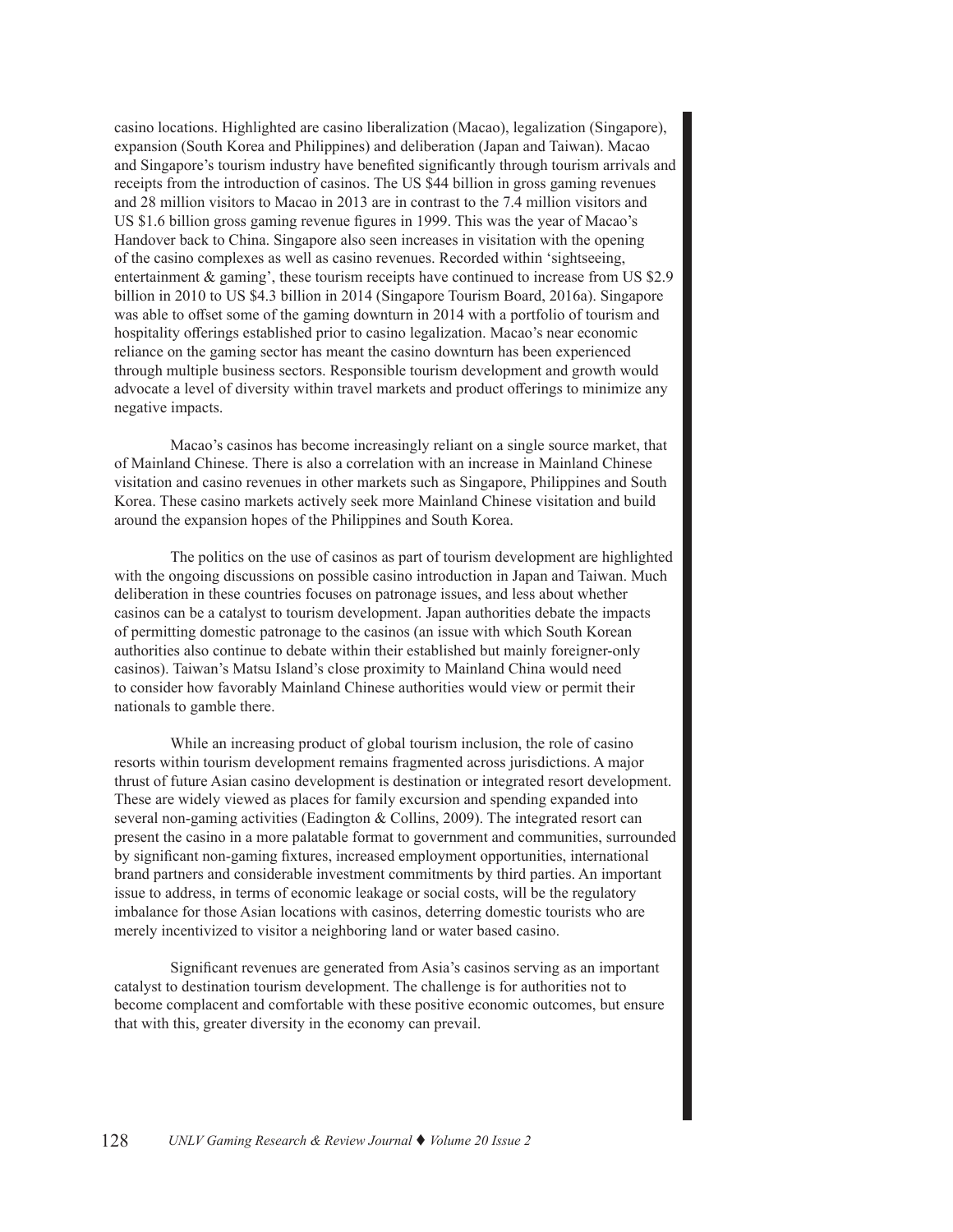#### **Casinos within tourism development**

The arrival of casinos can act as a catalyst for the development of the tourism and hospitality industry and one that can be highly visible in a short period of time, of benefit for those under pressure to produce visible and rapid results (Felsenstein, Littlepack, & Klacik, 1999). With casinos open to attract 24/7, driven by operators and investors keen to secure investment returns, the destination can quickly become embedded in casino revenue priorities, with little consideration given to other possible less revenue generating tourism products. Consideration is needed, whether to incorporate the casino property within the destination branding strategy as a component of several destination or tourism offerings, or where the casino cluster or 'strip' becomes the destination. Examples of casino clustering include The Las Vegas Strip and The Cotai Strip, Macao, and future developments such as The Ho Tram Strip, Vietnam, and Incheon in South Korea.

Within the branding and product mix strategy, NTOs (National Tourism Offices) must understand that casinos and their themes are negotiated and manufactured. This is in contrast to destinations relying on more authentic settings, such as natural landscapes, heritage sites, beaches, and ethnic communities, to appeal to travel audiences. Destinations also have a multitude of possible manufactured tourism product offerings, such theme parks, hotel resorts, airlines, cruise, retail, bars, restaurants, casinos, and wildlife sanctuaries. The manufactured theme is a negotiated one and will be in contrast to destinations that have been left untouched to appeal to those in search of more authentic settings. Each product, though, is in a very distinct sector with the focus on tangible and intangible elements, requiring different emphasis and development strategies (Xu, 2010). Theme parks and casinos will have a particular relevant theme integrated into the servicescape with backdrops, rides, actors, merchandising, music, and cuisine, all revolving around the common theme. Theme parks and events around the globe are invented upon multiple themes and fades. In some instances, the historical landscape is transformed with distortions in local culture to suit the tastes of foreign visitors. However, casino resorts in particular accentuate theming to attract several leisure and business visitor profiles. Therefore, authorities need to fully understand and control what is being created within their tourism and community landscape.

Fabricated settings and renegotiated themes are created by the casino industry and its hotel, entertainment, and other non-gaming partners, in line with marketing strategy and to generate unique experiences for visitors (Gosar, 2009). As testament to the numerous casino property rebuilds and renovations throughout the history of Las Vegas, the casino resort environment continues to create something new and exciting with something the visitor couldn't see or do back at home. Working in partnership with international entertainment brands, casino appearances can be periodically created, destroyed and replaced to prevent product stagnation. With multiple product and service offerings all under one roof, the argument is that the more attractive the built environment and physical look of the integrated resort – such as entrances, walkways or color scheme on the casino area – the longer customers will stay and possibly spend more. Lam, Chan, Fong & Lo (2011) examined and reported on the importance of the dimensions of casino servicescape for Macao's casino patrons, including the dimensions of ambience, navigation, seating comfort, interior décor, and cleanliness. With the introduction of casino resorts into the destination, will be the understanding that with this comes the expectation of the spectacle and the fantasy and how this is responsibly managed within a backdrop of local cultures, heritage and natural environments.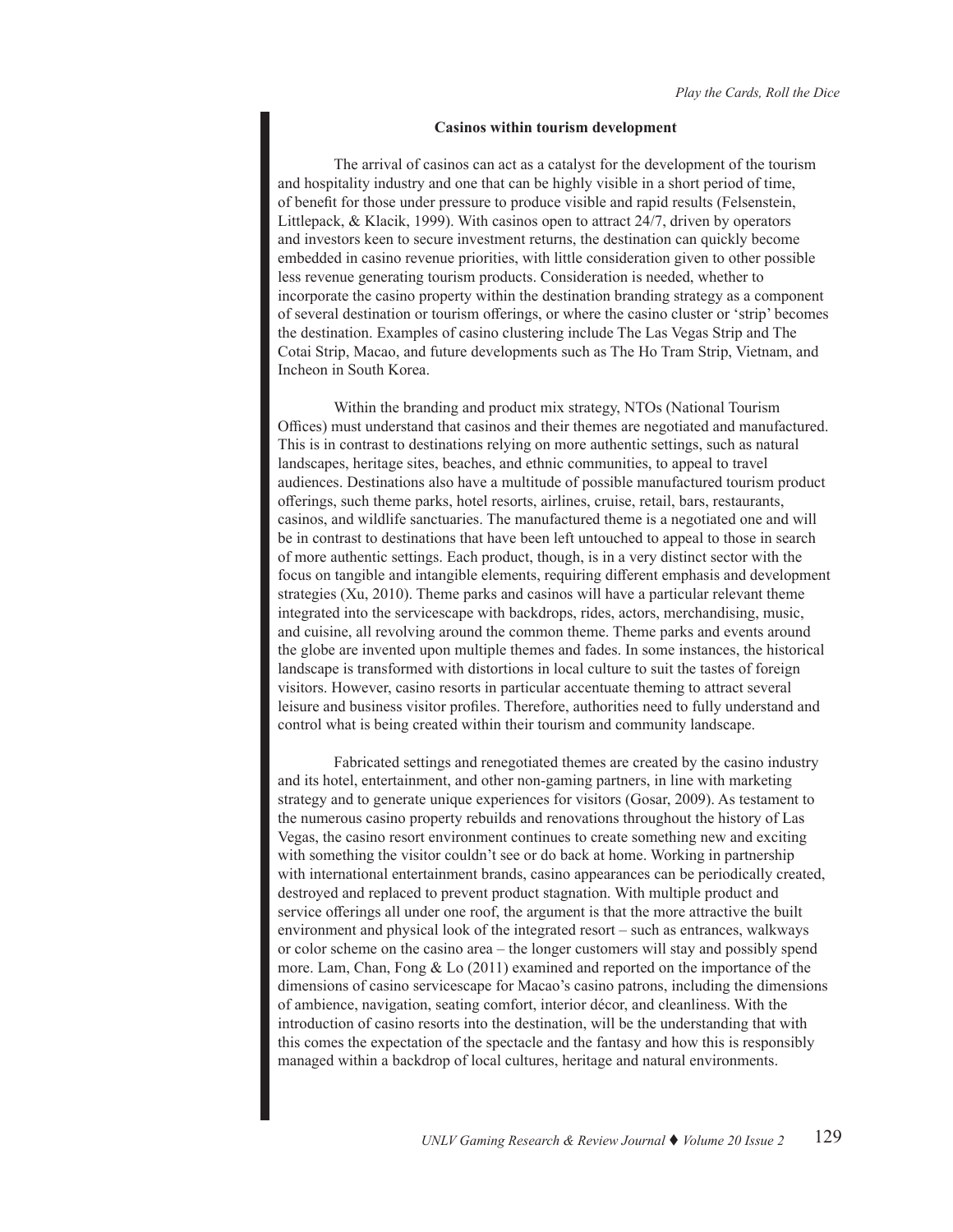The glamour of casino resorts has also been shown to broaden destination appeal and brand image. The advancement of stand alone casino properties into integrated resorts with convention facilities, theatres, arenas, spas, and retail has meant other travel segments, such as the meetings, conventions, and exhibitions industry, have become major travel segments in Las Vegas (Fenich & Hashimoto, 2004). In addition to generating potential trade for the destination, the convention and exhibition participant will also take part in leisure activities such as shopping, gambling and entertainment. In contrast to Las Vegas, Macao's convention and exhibition industry has remained on the fringes of gaming development without any notable advancement. The large gaming revenues have provided minimal incentive for the development of the convention and exhibition sector (McCartney, 2014). McCartney (2014) also highlights gaps in government policy, from limited tourism stakeholder collaboration to the absence of any clear vision and master plan for Macao's tourism direction. Should destinations look for a diversified tourism portfolio, NTOs must be active in the discussion on the role of casino placement as a tourism product in the destination. This has already been shown in Asia. Asian casino complexes are guided by the terms of reference in the tender agreement and subsequent regulations put in place. The issue is not the ability of Asian casinos to impact and shape tourism, but rather that a suitable tourism development framework and master plan is put in place that clearly identifies the casino's role.

#### **Casino tourism – a sure win for Asian tourism?**

Tourism development is more often cited as the reason for casino legalization or liberalization, with an emphasis on the possible spin-offs around the development within the destination (Eadington, 1999). Eadington (1999) also points out that regions use casinos for multiplier and 'higher purposes,' including economic, tax, and foreign exchange generation and combating illegal gambling. Asian destinations are finding the lure of extraordinary tax contributions from casinos to be an attractive proposition in the tourism product mix. Casinos have been a significant catalyst to tourism arrivals and receipts in Macao, Singapore, South Korea and Philippines. At the core of this growth has been Chinese visitation. While healthy balance sheets will appear, responsible tourism behavior is increasingly needed to safeguard any possible fallout from a overreliance on a single source market and a lack of incentive to push for less profitable non-gaming tourism offerings.

Casinos in Asia are, for the most part, regulated outside tourism authorities. As seen in Table 1, only Korea's casino industry falls under the responsibility of the National Tourism Authority. A review of NTO promotional materials from Macao, Singapore, and Philippines shows limited reference or complete avoidance of the mention of casino gambling taking place. There is a danger that casinos are confined to being a golden goose, and are put under the control of regulators but not destination management or tourism agencies. The outcome will be similar to Macao, a tourism economy based primarily on casino revenue success. Given Asia's prominence and recent expansion in the global casino market, there is a need to do more research within an Asia context (Williams, Lee, & Back, 2013). Williams, Lee, and Back (2013) comment that there has been to date a small amount of empirical research conducted on problem gambling within Asian society, quoting eight in total across Hong Kong, Macao, Singapore, and South Korea.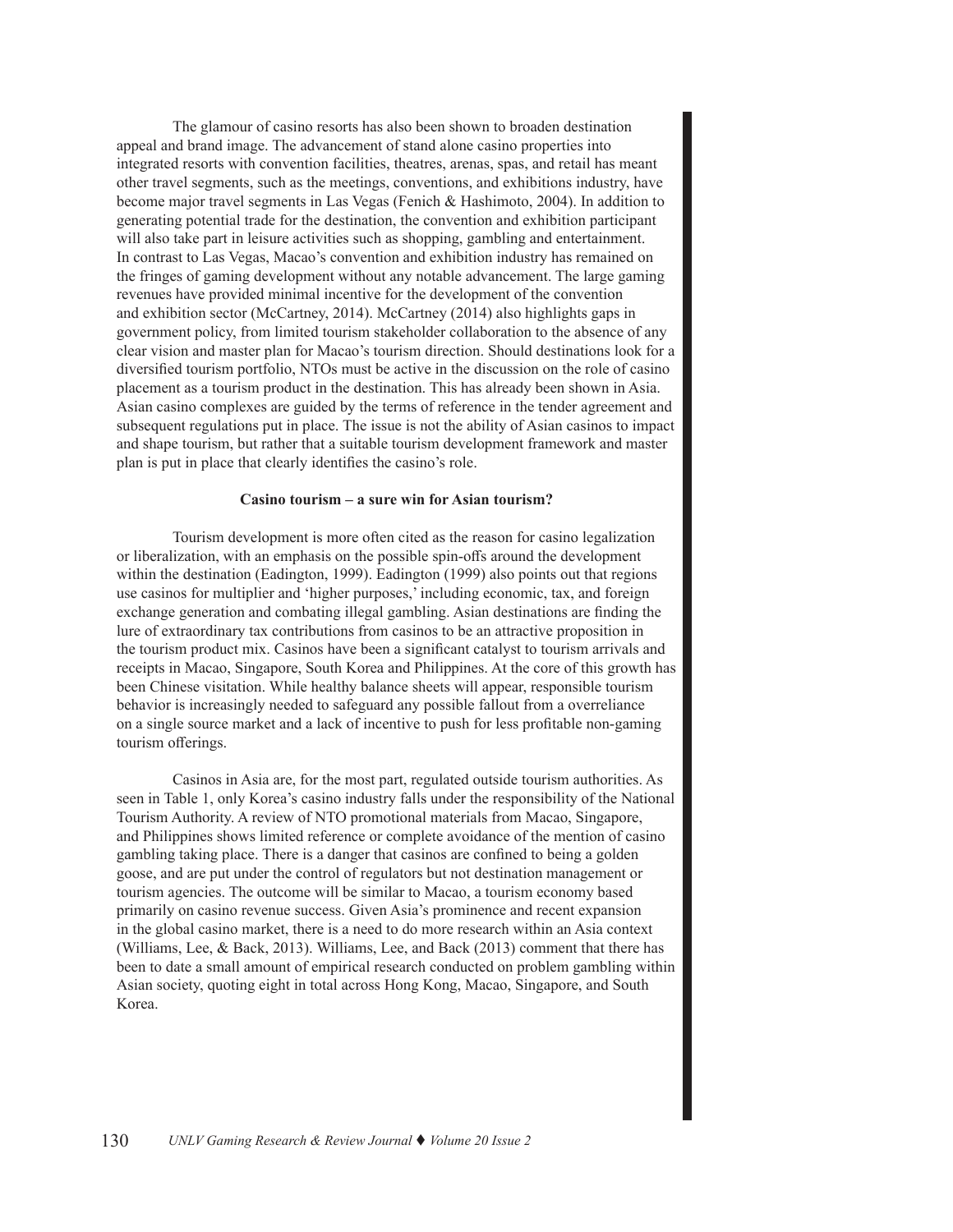Unlike sports stadia and arenas, convention centers and retail malls, which are integrated within city centers with the hope of stimulating city development, casinos are often deemed incompatible with entertainment activities such as destination events and shopping by community leaders and subsequently relegated to less attractive locations – while still having to deliver on major tax revenues, job creation, and business rejuvenation (Klebanow and Gallaway, 2015). Casinos will also use local resources, which may mean less allocated to non-gaming projects. This detachment from tourism integration can mean tourism benefits are suppressed. Unlike other tourism and hospitality products that operate in competitive market environments, casinos in several Asian destinations are artificially advantaged with economic returns exaggerated by legislation ensuring only a few operators can enter the market. Unlike a few decades ago, however, an Asian destination without a casino resort is now the exception. Chinese and other Asian travelers now also have access to more global destinations. The tourism destination is tasked to stay competitive and continue to be appealing to travel audiences with the casino sector increasingly felt and shown to be an attractive component of Asian tourism destinations. The lesson is to ensure casinos remain part of a balanced portfolio of offerings and use of resources.

With the proliferation of casinos in Asia, and not withstanding the importance of appropriate casino regulatory measures and clarity on why these are chosen, greater consideration is required by governments on the role and expected outcomes of casinos within tourism. As an attraction built to entice overseas visitation, the casino resort's integration into the tourism system can position the Asian destination to better leverage tourism benefits. Macao, as a case study, now grapples with an economy now reliant on casino success and a need to diversify into other tourism sectors. Casinos in Asia have been shown to create substantial gaming revenues, fuelling further casino expansion. This has shaped the tourism direction of the destination such as Macao. The casino industry's integration at an earlier stage of tourism planning will help ensure that rather than narrowly focusing on gaining from gaming taxes and fees, a diversified tourism industry can occur.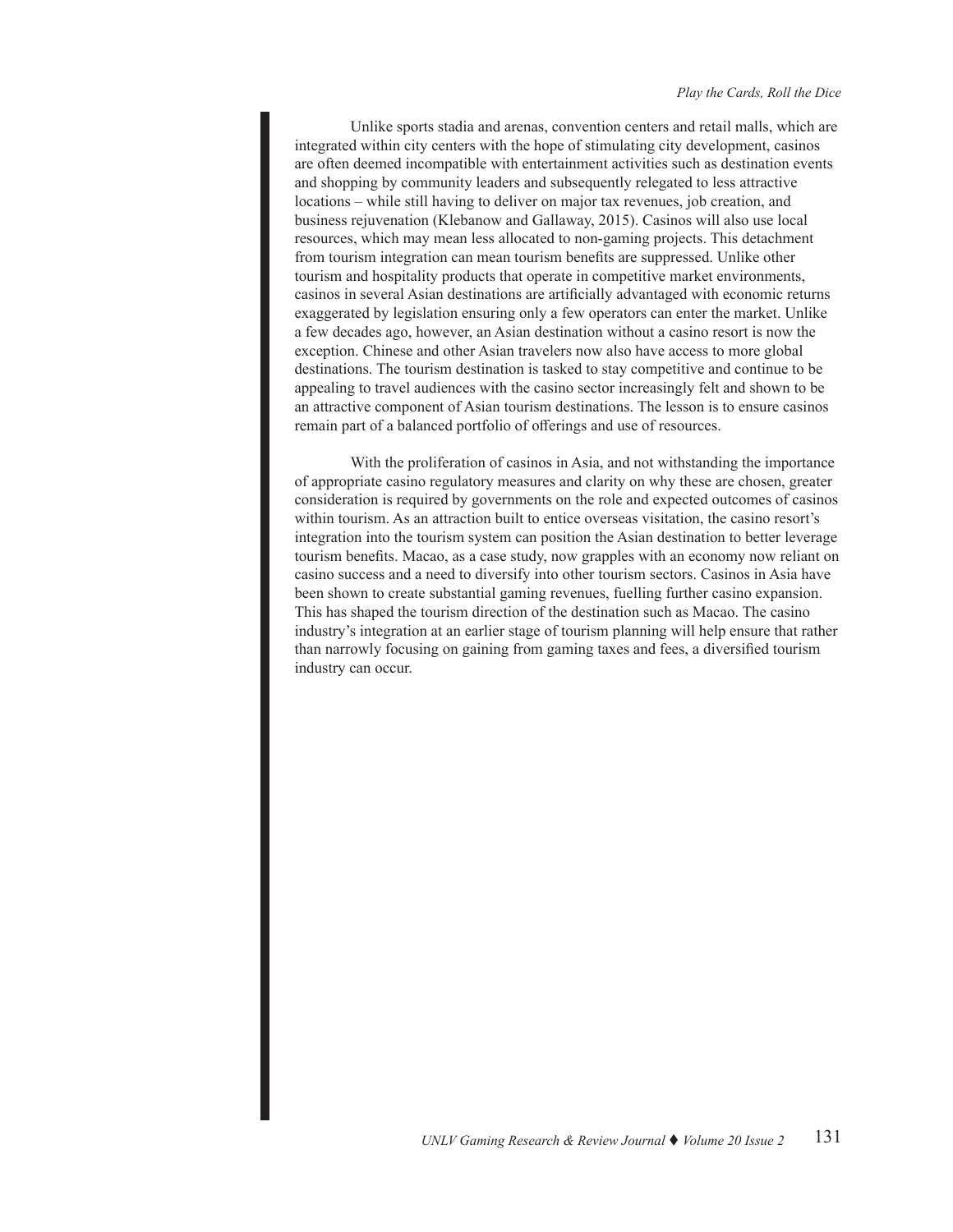# **References**

- Allen, L. R., Long, P. T., Perdue, R. R., & Kieselbach, S. (1998). The impact of tourism development on residents' perceptions of community life, *Journal of Travel Research, 27*(1), 16-21.
- American Gaming Association. (2016). *State of the States 2013*. Retrieved July 25, 2016, from https://www.americangaming.org/sites/default/files/research\_files/ aga\_sos2013\_rev042014.pdf
- Ap, J. (1992). Residents' perceptions on tourism impacts. *Annals of Tourism Research, 19*(4), 665-690.
- Assaf, A. G. Cvelbar, L. K., & Pahor, M. (2013). Performance drivers in the casino industry: Evidence from Slovenia, *International Journal of Hospitality Management, 32*, 149-154.
- Asia Gaming Brief (2016a). *Landing says China tourism boosting revenue at Jeju Casino*. Retrieved July 25, 2016, from http://agbrief.com/news/landing-sayschina-tourism-boosting-revenue-jeju-casino
- Asia Gaming Brief (2016b). *Number of Macau junkets down to 141, according to DICJ*. Retrieved July 25, 2016 from http://agbrief.com/news/number-macau-junketsdown-141-according-dicj
- Adam, S. (2012). *Singapore's Lee says population, property among challenges faced.* Retrieved July 25, 2016 from http://www.bloomberg.com/news/ articles/2012-11-28/singapore-s-lee-says-population-property-amongchallenges-faced
- Buhalis, D. (1999). Marketing the competitive destination of the future. *Tourism Management, 21*(1), 97-116.
- Cohen, M. (2016). *Japan casinos off the table despite favorable cards*. Retrieved July 25, 2016, from http://www.forbes.com/sites/muhammadcohen/2016/02/26/japancasinos-off-the-table-despite-favorable-cards/#4fa9c8984eeb
- Eadington, W. (1999). The spread of casinos and their role in tourism development. In D. G. Pearce & R. W. Butler, *Contemporary Issues in Tourism Development* (pp. 127-142). Abingdon: Routledge.
- Eadington, W. R., & Collins, P. (2009). Managing the social costs associated with casinos: Destination resorts in comparison to other types of casino-type gaming. In W. R. Eadington & M. R. Doyle, *Integrated resort casinos: Implications for economic growth and social impacts* (pp. 55-82). Institute for the Study of Gambling & Commercial Gaming, University of Nevada, Reno.
- European Casino Association. (2016). *ECA's European Casino Industry Report 2014*. Retrieved July 25, 2016, from http://www.europeancasinoassociation.org/ fileadmin/user\_upload/Home\_About\_ECA/ECA\_2014\_European\_Casino\_ Report.pdf
- Felsenstein, D., Littlepage, L., & Klacik, D. (1999). Casino gambling as local growth generation: playing the economic development game in reverse? *Journal of Urban Affairs, 21*, 409-421.
- Fenich, G. G., & Hashimoto, K. (2004). Casinos and conventions: Strange bedfellows. *Journal of Convention and Event Tourism, 6*(1/2), 63–79.
- FinCEN (2016). *FinCEN fines Tinian Dynasty Hotel & Casino \$75 Million for Egregious Anti-Money Laundering Violations*. Retrieved July 25, 2016, from https://www. fincen.gov/news\_room/nr/html/20150603.html
- Fong, D. K. C., Fong, H. N., & Li, S. Z. (2011). The social cost of gambling in Macao: before and after the liberalization of the gaming industry. *International Gambling Studies, 11*(1), 43-56.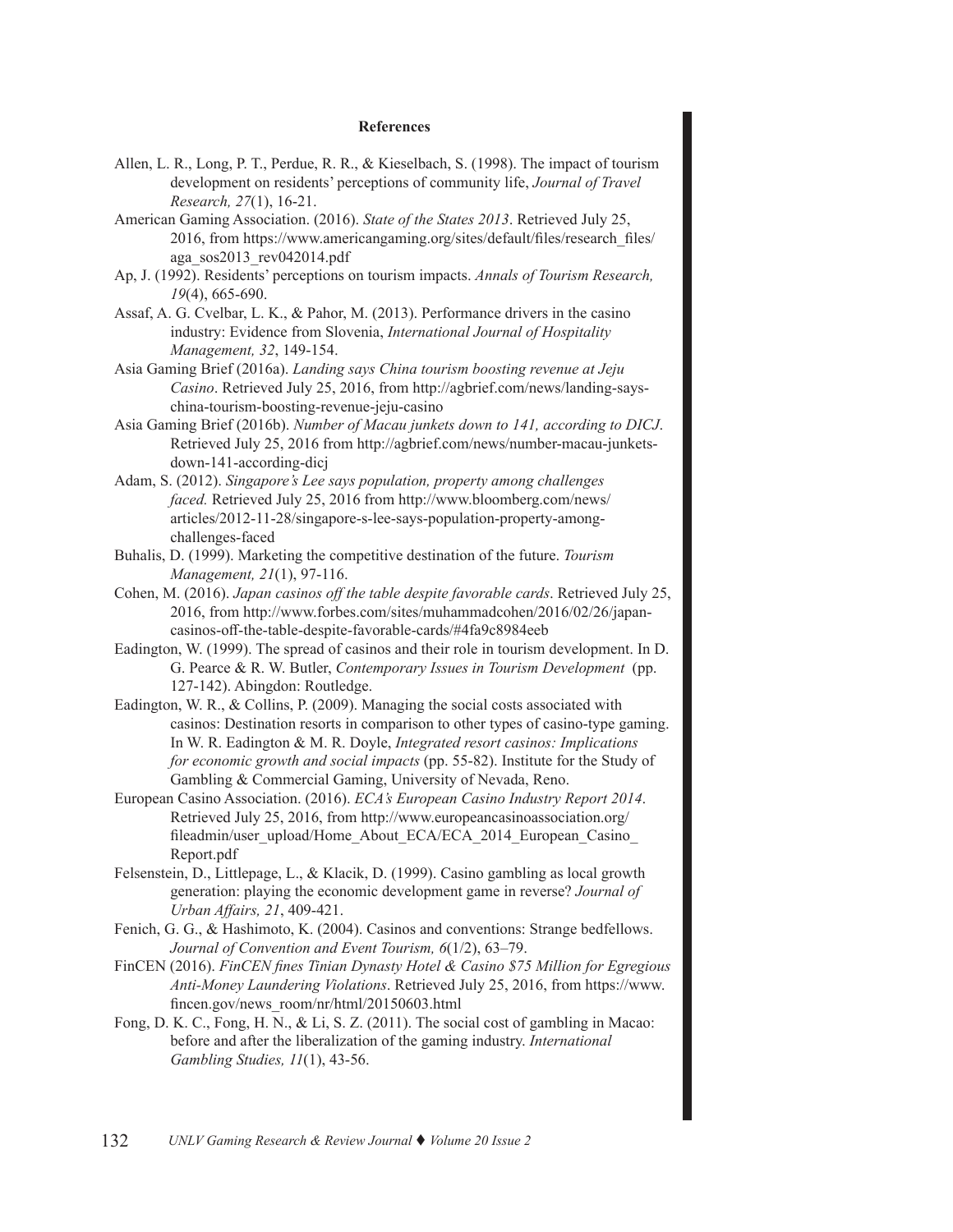- Garlitos, K. (2014). *Southern Cyprus expects to give first casino license next year*. Retrieved July 25, 2016, from http://calvinayre.com/2014/05/14/casino/ southern-cyprus-expects-to-give-first-casino-license-next-year/
- Garrett, T. A., & Nichols, M. W. (2008). Do casinos export bankruptcy? *The Journal of Socio-Economics, 37*, 1481-1494.
- GGRa. (2016). *Nagacorp, Bloomberry in Cyprus casino bids: report*. Retrieved July 25, 2016, from http://www.ggrasia.com/nagacorp-bloomberry-in-cyprus-casinobids-report/
- GGRb. (2016). *Kangwon Lands 4Q net profit nearly doubles*. Retrieved July 25, 2016, from http://www.ggrasia.com/kangwon-lands-4q-net-profit-nearly-doubles/
- GGRc. (2016). *Moody's downgrades Macau govt rating on gaming slump*. Retrieved July 25, 2016, from http://www.ggrasia.com/moodys-downgrades-macau-govtrating-on-gaming-slump/
- GGRd. (2016). *S. Korea 'a great opportunity': Mohegan Sun president*. Retrieved July 25, 2016 from http://www.ggrasia.com/south-korea-a-great-opportunitymohegan-sun-president/
- Gozar, A. (2009). Gaming tourism in the context of modern tourist flows. In W. R. Eadington & M. R. Doyle (Eds.), *Integrated resort casinos: Implications for economic growth and social impacts* (pp. 193-205). Institute for the Study of Gambling & Commercial Gaming, University of Nevada, Reno.
- Henderson, J. C. (2007). Managing the planning and development of new visitor attractions: A Singapore model. *Managing Leisure, 12*(1), 24-42.
- Hing, N. (2001). Changing the odds: a study of corporate social principles and practices in addressing problem gambling. *Journal of Business Ethics*, *33*(2), 115-144.
- Klebanow, A. M., & Gallaway, S. G. (2015). *Casinos and the city. A white paper on the history of casino development in cities, past and current trends, and recommendations for future development*. Global Market Advisors, Las Vegas.
- Koumelis, T. (2007). STB shares evaluation criteria for Integrate Resort. Retrieved July 25, 2016 from http://www.traveldailynews.asia/news/article/12413/stb-sharesevaluation-criteria-for
- Lam, L. W., Chan, K. W., Fong, D, & Lo, F. (2011). Does the look matter? The impact of casino servicescape on gaming customer satisfaction, intention to revisit and desire to stay*. International Journal of Hospitality Management, 30*, 558-567.
- Lee, C-K., & Back, K-J. (2006). Examining structural relationships among perceived impact, benefit, and support for casino development based on 4 year longitudinal data. *Tourism Management, 27*, 466-480.
- Li, S., & Tsui, Y. (2009). A general equilibrium approach to tourism and welfare: The case of Macao. *Habitat International, 33*, 419-424.
- Liu, M. L., Chang, T. T. G., Loi, E. H. N., & Chan, A. C. H. (2015). Macau gambling industry: current challenges and opportunities next decade. *Asia Pacific Journal of Marketing and Logistics, 27*(3), 499 - 512
- Macau Statistics and Census Services. (2016a). *Macau Economic Bulletin*. Retrieved July 25, 2016, from http://www.dsec.gov.mo/Statistic. aspx?NodeGuid=bd432adf-9594-43f0-87fc-4acefd98005a
- Macau Statistics and Census Services. (2016b). *Visitor arrivals*. Retrieved July 25, 2016, from http://www.dsec.gov.mo/Statistic.aspx?NodeGuid=251baebb-6e5b-4452-8ad1-7768eafc99ed
- Macau Statistics and Census Services. (2016c). Yearbook of Statistics. Retrieved July 25, 2016, from http://www.dsec.gov.mo/Statistic.aspx?NodeGuid=d45bf8ce-2b35-45d9-ab3a-ed645e8af4bb
- McCartney, G. & Nadkarni, S. (2003). *Heritage versus gaming: Odds on winning a piece of the tourist pie*. Presented at 2nd DeHaan Tourism Management Conference, Nottingham University Business School, UK.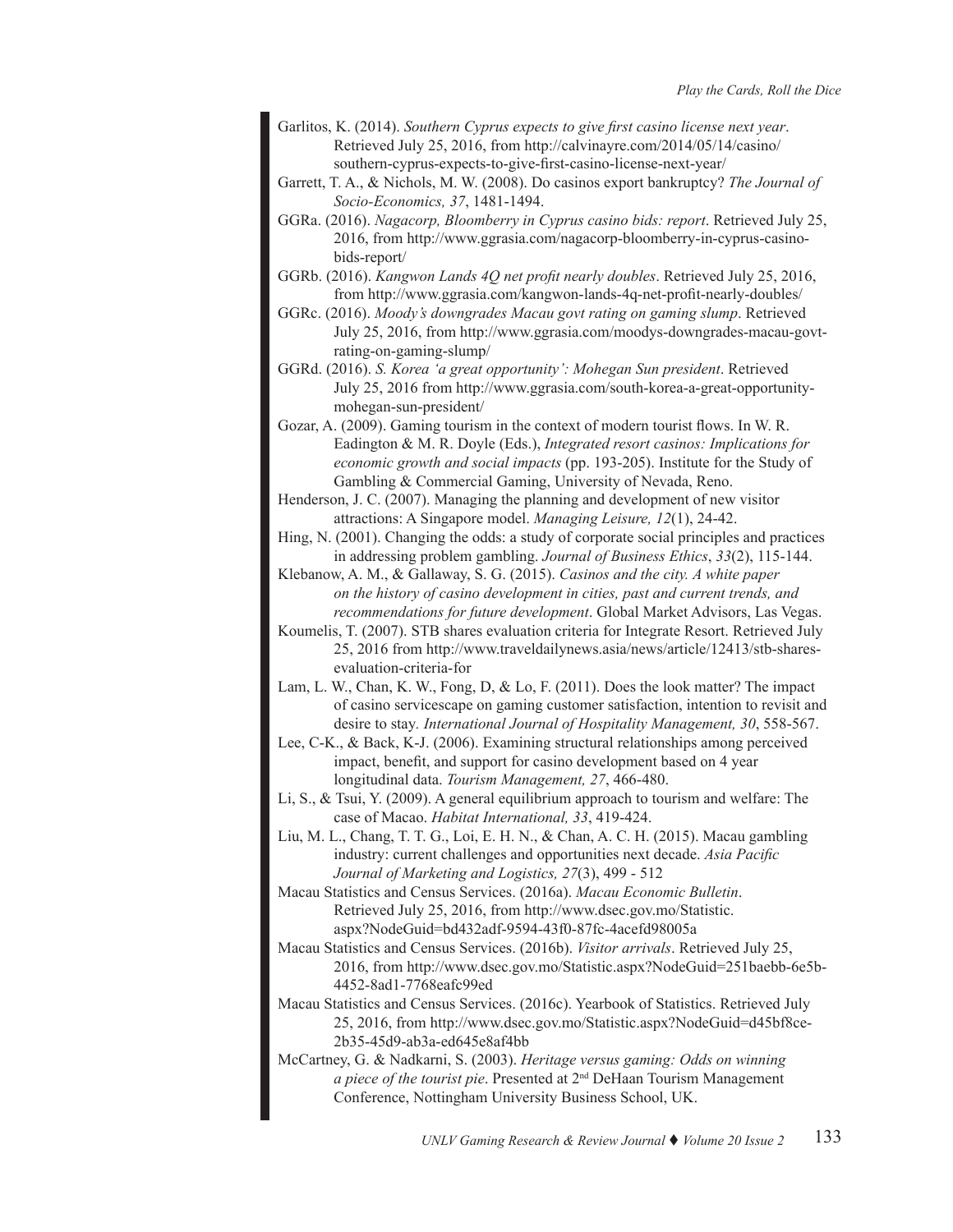McCartney, G. J. (2006) Casino Gambling in Macao: Through Legalisation to

Liberalisation. In C. H. C. Hsu, *Casino Industry in Asia Pacific: Development,* 

- *Operation, and Impact*, (pp. 37-58). Haworth Hospitality Press, New York. McCartney, G., Butler, R. W., & Bennett, M. M. (2009). A Strategic Use of the Communication Mix in the Destination Image Formation Process. *Journal of Travel Research*, *47,* 183–196.
- McCartney, G. (2014). With or without you? Building a case for further MICE (Meetings, Incentive Travel, Conventions, Exhibitions) development in Macao. *Journal of Convention & Event Tourism, 15*(3), 173-197.
- McCartney, G. (2015). When the eggs in one basket all cracked. Addressing the downturn in Macao's casino and VIP junket system. *Gaming Law Review & Economics, 19*(7), 527-537.
- McCartney, G., & Lei, W. W. I. (2016). House of Cards An analysis of Macao's resident support for tourism and casino development. *Tourism and Hospitality Research, 16*(2), 144-157.
- Nepomuceno, K. L. (2010). Philippines Proxy Betting. *Gaming Law Review and Economics, 14*(9), 673-676.
- O'Keefe, K. (2014). *Singapore's casinos face obstacles to growth*. Retrieved July 25, 2016, from http://www.wsj.com/articles/singapores-casinos-face-obstacles-togrowth-1401388732
- O'Keefe, K. (2013). Philippines bets big on casinos. New US \$1.2 billion Solaire Resort opens, raising Asian pressure on U.S. gambling industry. Retrieved, July 25, 2016 from http://www.wsj.com/articles/SB10001424127887323639604578366 160618344912
- Park, M., & Stokowski. P. A., (2011). Casino gaming and crime: Comparisons among gaming counties and other tourism places. *Journal of Travel Research, 50*(3), 289-302.
- Resort World Sentosa. (2015a). *Universal Studios Singapore*. Retrieved July 25, 2016, from http://www.rwsentosa.com/language/en-US/Homepage/Attractions/ UniversalStudiosSingapore
- Richard, B. (2010). Diffusion of an economic development policy innovation: Explaining the spread of casino gambling. *Journal of Gambling Studies, 26*(3), 287-300.
- Singapore Tourism Board. (2016a). *Annual report on tourism statistics 2014*, Retrieved July 25, 2016 from https://www.stb.gov.sg/statistics-and-marketinsights/marketstatistics/stb%20tourism%20statistics\_fa%20as%20of%20 02262016%20(lowres%20res).pdf
- Singapore Tourism Board. (2016b). *Annual report on tourism statistics 2010*, Retrieved July 25, 2016, from https://www.stb.gov.sg/statistics-and-market-insights/ marketstatistics/x1annual\_report\_on\_tourism\_statistics\_2010\_2011.pdf
- SJM Holdings Limited. (2015). *Karl Lagerfeld's first hotel to be developed in Macau by SJM*. Retrieved June 23, 2016, from http://www.sjmholdings.com/mcpressreleases58/
- Song, H. & Witt, S. F. (2006). Forecasting international tourist flows to Macao. *Tourism Management, 27*, 214-224.
- Stitt, B. G., Nichols, M., & Giacopassi, D. (2003). Does the presence of casinos increase crime? An examination of casino and control communities. *Crime & Delinquency, 49*(2), 253-284.
- The National Gambling Control Commission (2016). *Gambling statistics*. Retrieved July 25, 2016 from <http://www.ngcc.go.kr/Eng/statistic.do>
- UK Department for Culture, Media and Sport. (2001). *Safe Bet For Success*. Stationery Office Limited, UK.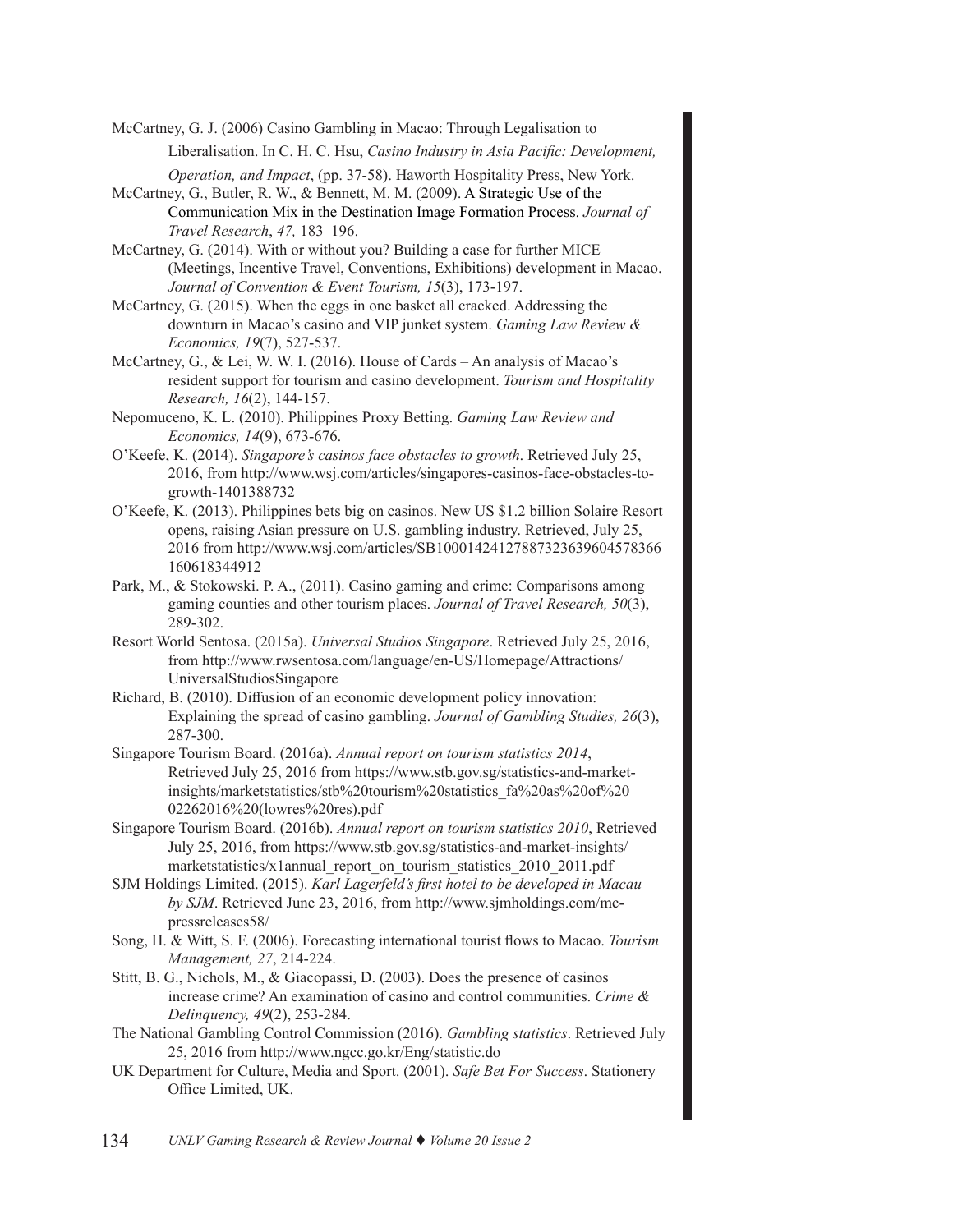- Walker, D. M. & Barnett, A. H. (1999). The social costs of gambling: An economic perspective. *Journal of Gambling Studies, 15*(3), 181-212.
- Walker, D. M. (2007). Problems in quantifying the social costs and benefits of gambling. *American Journal of Economics and Sociology, 66*(3), 609-645.
- Walton, J. K. (2009). Prospects in tourism history: Evolution, state of play and future developments. *Tourism Management, 30*, 783-793.
- Williams, R. J., Lee, C-K., & Back, K-J. (2013). The prevalence and nature of gambling and problem gambling in South Korea. *Social Psychiatry and Psychiatric Epidemiology, 48*(5), 821-534.
- Wong, I. L. K., & Lam, P. S. (2013). Work stress and problem gambling among Chinese casino employees in Macau. *Asian Journal of Gambling Issues and Public Health, 3*(7), 1-16.
- Wu, S-T., & Chen, Y-S. (2015). The social, economic, and environmental impacts of casino gambling on the residents of Macau and Singapore. *Tourism Management, 48*, 285-298.
- Xu, J. B. (2010). Perceptions of tourism products. *Tourism Management, 31*, 607-610.
- Yap, C., & Sayson, I. C. (2016). *Philippines sets \$300 million tag for casinos outside Manila,* Retrieved July 25, 2016 http://www.bloomberg.com/news/ articles/2016-02-02/philippines-sets-300-million-target-for-casinos-outsidemanila
- Zagorsek & Jaklic (2009). Resort casino development and its linkage to national and international tourism: A Slovenian perspective. In W. R. Eadington & M. R. Doyle, *Integrated Resort Casinos. Implications for economic growth and social impacts* (pp. 21-53). Institute for the Study of Gambling & Commercial Gaming, University of Nevada, Reno.
- Zhou, J. (2015). *Asia Gaming*. Macquarie Research: Hong Kong.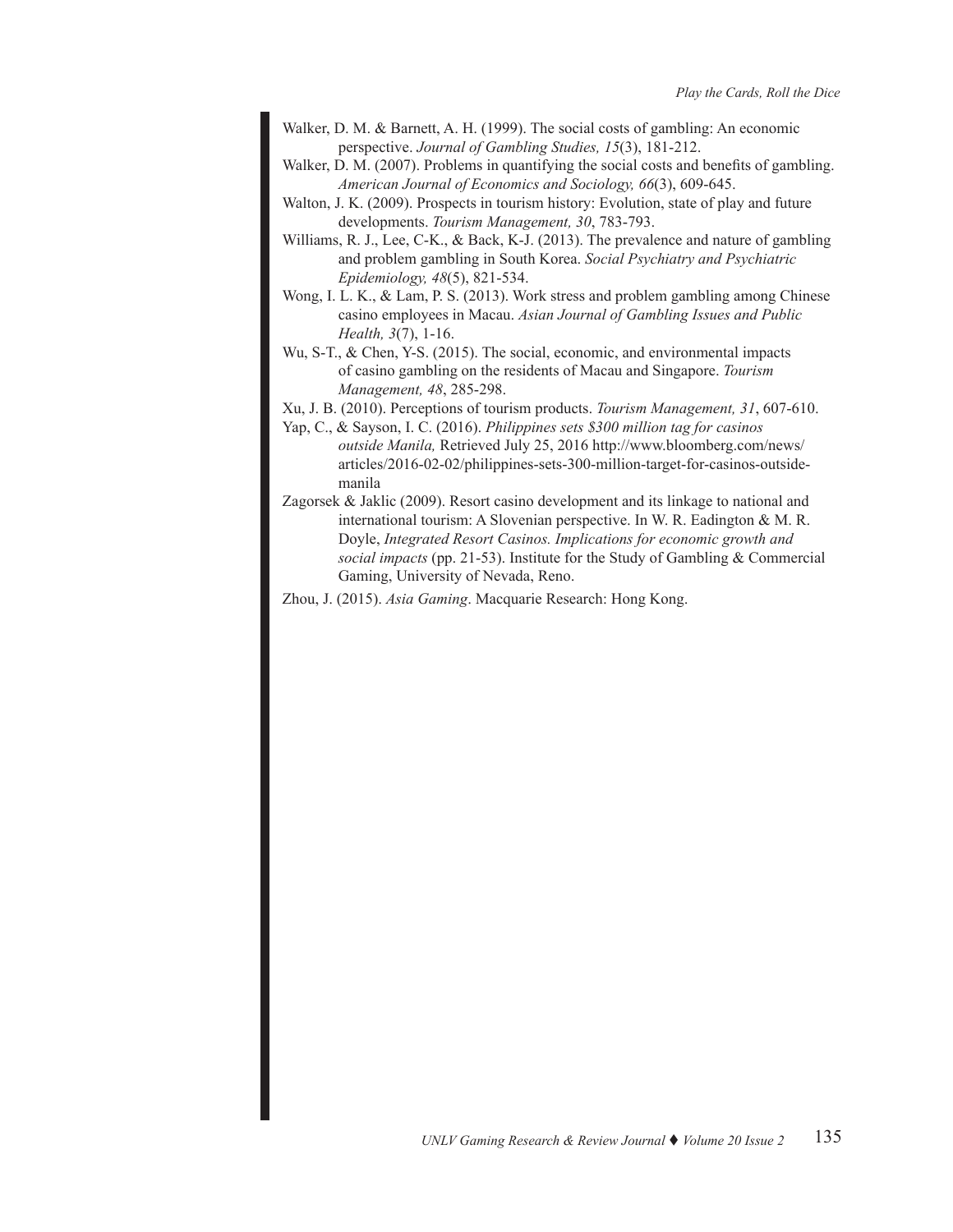# **Appendix 1**

*Asia's major casino tourism developments – Macao, Singapore, Korea, Philippines, Japan and Taiwan*

# *Macao – casino liberalization*

Macao's accession to global casino leadership since casino liberalization in early 2000 in terms of gaming revenues is now well documented, primarily fueled by VIP or junket operations who provided around 70% of total revenues (McCartney, 2015). Yet it was the industry's dependency on the junket system that was to unravel Macao's casino revenue growth in 2014. From 2015 to 2016 the number of licensed VIP junkets in Macao fell by 23% from 183 to 141. Some relocated to other jurisdictions such as the Philippines (Asia Gaming Brief, 2016b). China's anti-corruption and capital flight crackdown have been major factors for Macao's recent casino revenue decline (Liu, Chang, Loi and Chan, 2015). Li and Tsui (2009) raised concerns on the long term sustainability of Macao's current development finding that the rapid tourism growth showed a correlation between a number of social, economic, environmental and political influences. The researchers argued for greater adherence to sustainability goals when formulating future tourism policies in Macao. One of the indicators used in the research was the 'Dutch Disease' phenomenon when essentially other businesses and employment opportunities are crowded out by a single industry, in this case tourism.

Beyond the economic impacts, social indicators show greater emphasis needs to be made on tourism diversification. As an example, in 2004, 16.5% of Macao's workforce was employed in manufacturing while 10.5% were directly employed in gaming and junket activities. By 2014, only 1.9% of the workforce was in manufacturing while 21.5% were working in gaming and junkets (Macao Statistics & Census Service, 2016c). A discussion with casino employees showed agreement that casino employees had higher rates of gambling involvement than other industry sectors and that a significant number gambled after work to relax and socialize (Wong & Lam, 2013). The casino boom in construction has also impacted Macao civil service elite when the Secretary for Public Works was sentenced on several counts of bribery in 2008, having been in a position to personally benefit from the casino construction boom (McCartney, 2015).

Macao's Cotai Strip expansion will continue, but government policy needs to provide direction and industry buy-in. The Asian casino landscape has also intensified meaning that unlike a decade previously, Macao must elevate its tourism strategy to compete regionally.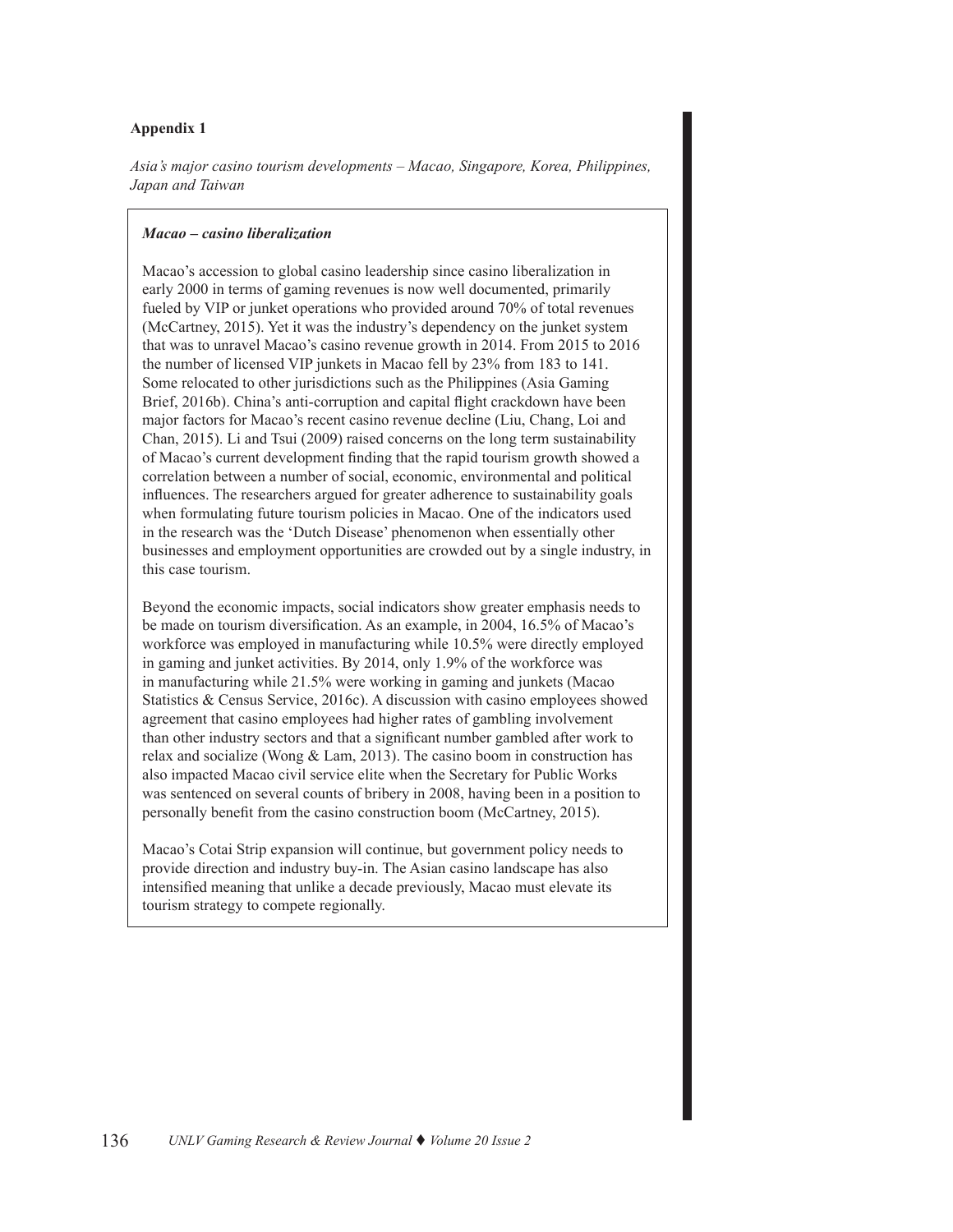# *Singapore – casino legislation*

The initial debate and proposal for the legalization of casinos in Singapore was tied to integrated resort development as an entertainment complex of multiple leisure environments. Henderson (2007) documented the highly structured, rigorous and detailed process in the introduction of integrated resorts into Singapore as visitor attractions of greatest visual impact and quality, while at the same time highlighting the installation of a stringent regulatory framework to address social concerns and ensure discipline and a corruption-free state. Unlike Macao, Singapore permitted only 3 registered junket operators, 2 from Malaysia and 1 from Singapore, all at Resort World Sentosa (Liu, Chang, Loi and Chan, 2015). Singapore authorities instead wish to encourage premium play. Players who open a deposit account in Singapore with a minimum of S\$100,000 are taxed 5%. Mass gambling revenues are taxed at 15% with the Singapore Government committing not to increase this for at least 15 years. Macao's casino industry in comparison has a casino tax of 39% (table 1). The introduction of casino tourism to Singapore in 2010 seen in the same year a surge in visitation numbers of 11.6 million in 2010 and 13.2 million in 2011, year-on-year growth rates of 20.2% and 13.1% respectively. Tourism receipts increased significantly to US \$13.9 billion in 2010 a rise of 49.7% in 2010 compared to 2009 and with a further growth in 2011 by 17.7% to US \$16.4 billion. Mainland Chinese visitation saw the largest increase in source market rising from 1.2 million in 2010 to 1.6 million in 2011, a 34.7% increase (Singapore Tourism Board, 2016b).

The Singapore Government in the integrated resort Request for Proposals' give 40% weighting on tourism appeal and contribution to the evaluation criteria for the Marina Bay location. As Koumelis (2007) commented at the time that 'Each individual component of the Integrated Resort will be evaluated in turn to determine their strength in drawing visitors, their uniqueness in the region and how well they complement existing attractions... Finally, the ability of the Proposer and his Consortium partners to demonstrate sound market knowledge of the target customers and to leverage on their customer networks to market the Singapore IR will be assessed'. Significant reinvestment in tourism development infrastructure has taken place around Marina Bays Sands since opening. In a recent comparative study on the perceived economic, social and social impacts of gambling on Singapore and Macao residents, discussion concluded on how Singapore had been able to put greater emphasis and leverage towards nongaming attractions inside and outside the casino thereby being less reliant on gambling revenues compared to Macao (Wu and Chen, 2015).

Importantly prior to casino introduction, the Singapore authorities were able to put highly structured policies in place. However the shorter-term introduction of casinos to the jurisdictions in comparison to Macao may mean that negative social and economic consequences will take time to emerge and should be monitored.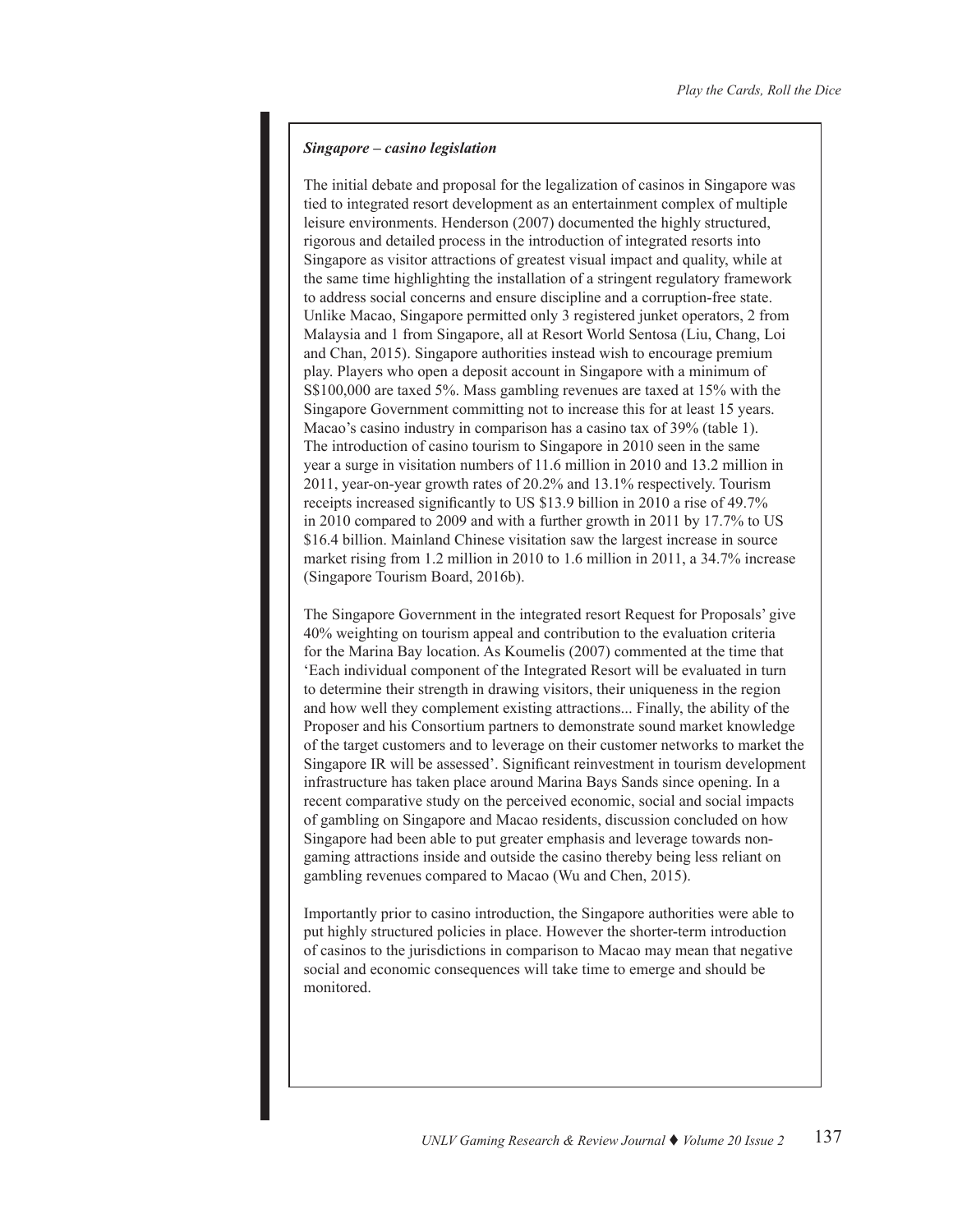# *Korea & Philippines – casino expansion*

In 2014, gross gaming revenue in South Korea's casino industry was US \$2.67 billion (The National Gambling Control Commission, 2016) generated from 16 foreigner only casinos and 1 casino, Kangwon Land, where locals are allowed access. It is important to note that Kangwon Land had casino revenues of US \$1.4 billion in 2014 (GGRb, 2016) accounted for over half of South Korea's total casino revenues. Williams, Lee and Back (2013) noted that patronage of casinos outside South Korea was uncommon, suggesting that South Korean participation in domestic casinos would rise if availability increased. It is an issue that the South Korean authorities remain firmly opposed to given the concerns on possible social costs. Yet new large casino integrated resort developments continue in South Korea at Incheon Airport and Jeju Island through a mix of local, regional and international consortiums. The issuing of new casino licenses is directly linked to tourism regeneration and development with licenses awarded by the Ministry of Culture, Sports and Tourism. In what is the Mohegan Sun's first venture outside the United States, the company has partnered with the Incheon International Airport authority to build an integrated resort that includes a private airport terminal (GGRd, 2016). In the absence of domestic tourism, South Korea's casino industry still remains appealing, linked to developing regional access with China, Taiwan and Japan, all of which do not permit casino gambling. Reflecting on Kangwon Land's performance, any lifting on domestic entry to South Korea's casinos would certainly enhance international casino operator interest to get access to this market.

Similar to South Korea, the Philippine authorities will issue potential licenses in zones around the nation periodically. The casino licensing authority, the Philippine Amusement and Gaming Corporation (PAGCOR) while operating several of its own casinos, also issue licenses to potential competitors some of which are building integrated resort complexes in the Manila Bay zone. Envisaged when casino revenues continued to rise substantially in Macao, a key concern in 2016 with the Philippine integrated resort development is the additional supply of casinos will greatly exceed demand. It is a concern with other markets such as Macao, reinforcing the need to ensure that integrated resorts reach out to appeal to wider tourism audiences and strategy. With the opening of Manila Bay's first integrated resort, Solaire, in 2013, there were still concerns on negative destination image perceptions based on natural disasters, kidnapping incidents and a political dispute with China on territorial claims in the South China Sea (O'Keefe, 2013).

Other forms of casino-style gambling have grown in the Philippines. While illegal in other major Asian casino jurisdictions, the Philippine Amusement and Gaming Corporation introduced proxy betting in 2005. It is a form of gambling that has continued to increase in popularity particularly with Chinese players. Similar to a land-based casino, a proxy- betting casino conducted through Voice over Internet Protocol (VOIP) can take bets while the cash transaction is settled in an offshore facility (Nepomuceno, 2010). As with online gambling, proxy betting has minimal benefits to tourism destination development.